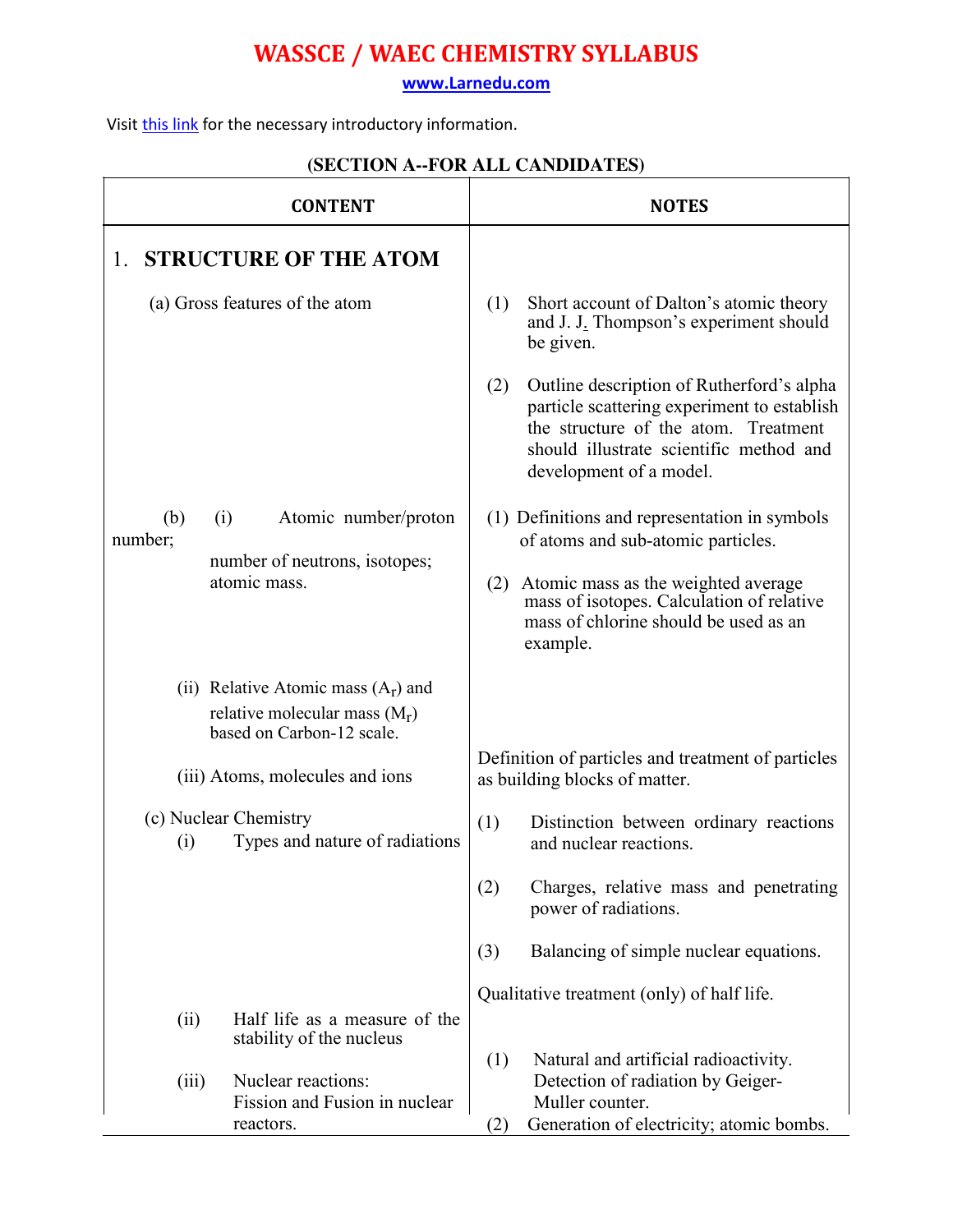|                 |       | <b>CONTENT</b>                                                              | <b>NOTES</b>                                                                                                                                                                                      |
|-----------------|-------|-----------------------------------------------------------------------------|---------------------------------------------------------------------------------------------------------------------------------------------------------------------------------------------------|
|                 | (iv)  | radioactivity.                                                              | Effects and application of (1) Carbon dating (qualitative treatment only).<br>(2)<br>Use of radioactivity in agriculture, medicine<br>and industry.                                               |
|                 |       | (d) Electronic Energy levels                                                | Experimental evidence and interpretation of line<br>spectra (qualitative treatment only).                                                                                                         |
|                 | (i)   | the main and sub-energy<br>levels.                                          | Arrangement of electrons in Mention should be made of the arrangements of<br>electrons in the main shells $(K, L, M)$ as 2:8:18.                                                                  |
|                 | (ii)  | Orbitals                                                                    | Origin of s, p, d and f orbitals as sub-energy<br>levels; shapes of s and p orbitals only.                                                                                                        |
|                 | (iii) | Rules and principles for<br>filling in electrons                            | Aufbau Principle, Hund's Rule of<br>(1)<br>Maximum Multiplicity and Pauli<br><b>Exclusion Principle.</b>                                                                                          |
|                 |       |                                                                             | Abbreviated and detailed electronic<br>(2)<br>configuration in terms of s, p, and d<br>orbitals from hydrogen to zinc.                                                                            |
| 2.              |       | PERIODIC CHEMISTRY                                                          |                                                                                                                                                                                                   |
|                 |       | (a) Periodicity of the elements:                                            | Electronic configurations leading to group<br>(1)<br>and periodic classifications.                                                                                                                |
|                 | (i)   | Periodic Law;                                                               | Periodic properties for the first 18<br>(2)<br>elements: atomic size, ionic size, ionization<br>energy, electron affinity, electronegativity.<br>Simple discrepancies should be accounted<br>for. |
|                 |       | (ii) Trends in periodic properties:<br>Down a group and across a<br>period. | Progression from:<br>(3)<br>metallic to non-metallic character<br>(i)<br>of elements;<br>ionic to<br>covalent bonding in<br>(ii)<br>compounds.                                                    |
| (b)<br>elements |       | in group <i>i.e.</i> the halogens:                                          | (i) Periodic gradation of Recognition of group variations noting any<br>anomalies. Treatment should include the<br>following:                                                                     |
|                 |       | $F_2/Cl_2/Br_2/l_2$ .                                                       | physical states, melting and boiling<br>(i)<br>points;                                                                                                                                            |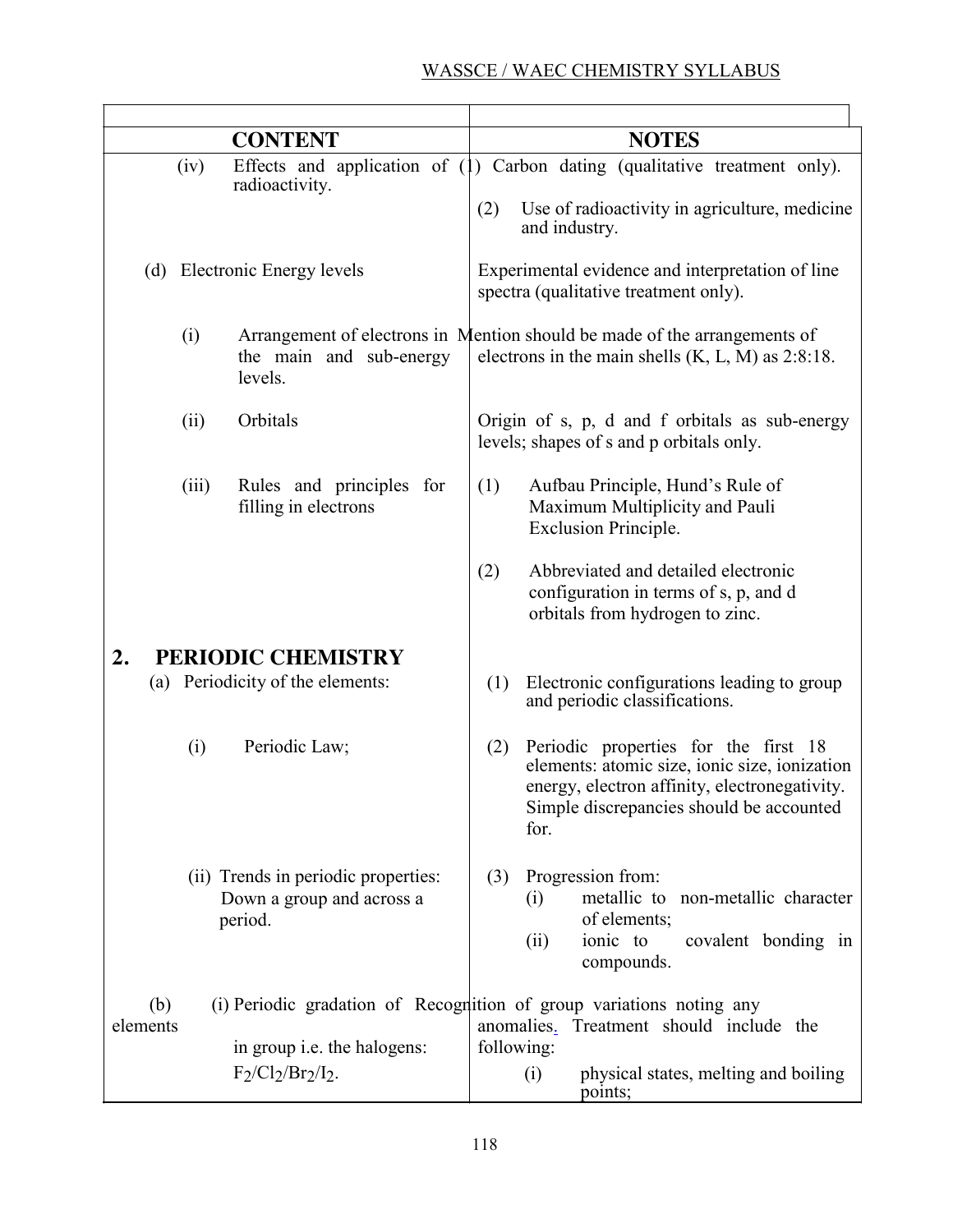| <b>CONTENT</b>                                      | <b>NOTES</b>                                                                                                                                                             |
|-----------------------------------------------------|--------------------------------------------------------------------------------------------------------------------------------------------------------------------------|
|                                                     | (ii)<br>redox properties of the elements:<br>displacement<br>reaction<br>of<br>one<br>halogen by another.                                                                |
| (ii) Properties of chlorine as a<br>typical halogen | Properties should include:                                                                                                                                               |
|                                                     | variable oxidation states;<br>(i)                                                                                                                                        |
|                                                     | reaction with water and alkali<br>(ii)<br>(balanced equations required).                                                                                                 |
| (c) Elements of the first transition series.        | (1) Their electronic configuration, physical<br>properties and chemical reactivities of the<br>elements and their compounds.                                             |
|                                                     | Physical properties should include:<br>(2)<br>physical states, metallic properties and<br>magnetic properties.                                                           |
|                                                     | Other properties of the transition metals<br>(3)<br>should include:                                                                                                      |
|                                                     | Variable oxidation states;<br>(i)<br>Formation of coloured compounds;<br>(ii)<br>Complex ion formation;<br>(iii)<br>Catalytic abilities<br>(iv)                          |
| 3. BONDING                                          |                                                                                                                                                                          |
| (a) Inter-atomic bonding                            | Lewis dot structure for<br>ionic and<br>covalent<br>compounds.                                                                                                           |
| Ionic bonding<br>(i)                                |                                                                                                                                                                          |
| (I) Factors influencing its<br>formation            | Formation<br>of stable compounds from ions.<br>Factors should include:<br>ionisation<br>energy;<br>electron affinity; electronegativity difference.                      |
| (II) Properties of ionic<br>compounds.              | Typical properties of ionic compounds<br>using<br>binary compounds which are largely ionic. e.g.<br>melting points, boiling point and solubility in<br>various solvents. |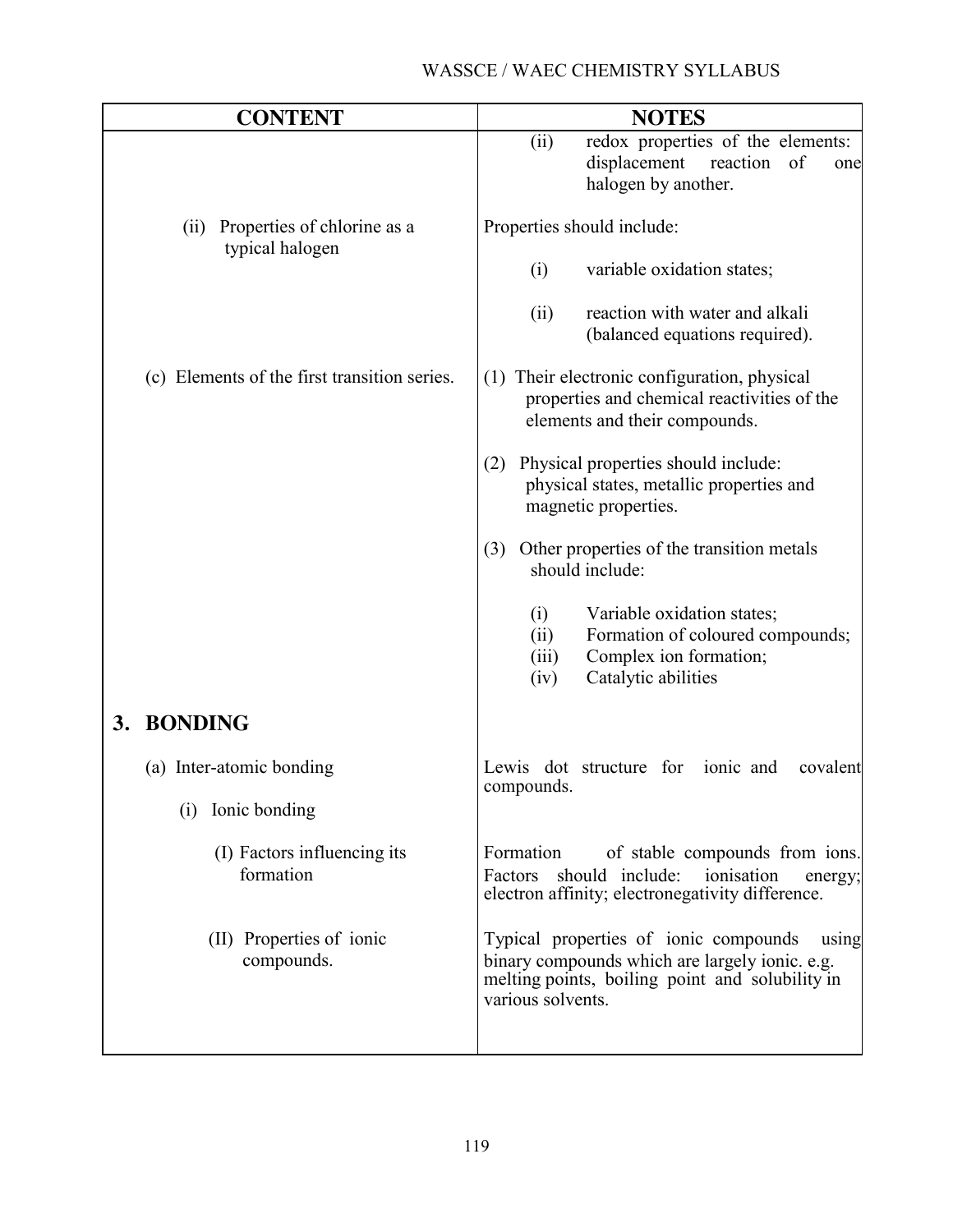| <b>CONTENT</b>                                                                                         | <b>NOTES</b>                                                                                                                                                                                                                                                                                                                          |
|--------------------------------------------------------------------------------------------------------|---------------------------------------------------------------------------------------------------------------------------------------------------------------------------------------------------------------------------------------------------------------------------------------------------------------------------------------|
| (ii) Covalent bonding<br>Factors influencing<br>$\left( \mathrm{I}\right)$<br>covalent bond formation; | Co-ordinate bond as a type of covalent bond.<br>Factors should include: ionization energy;<br>electron affinity and electronegativity difference                                                                                                                                                                                      |
| (II)<br>Properties of covalent<br>compounds.                                                           | Typical properties compared with those of ionic<br>compounds e.g. Melting point, boiling point,<br>solubility in various solvents like water, hexane,<br>ether.                                                                                                                                                                       |
| (b) Simple molecules and their shapes                                                                  | Models should be used where applicable:<br>Linear: $CO2$<br>(i)<br>Non linear: $H2O$<br>(ii)<br>Tetrahedral: CH <sub>4</sub><br>(iii)<br>Pyramidal: NH <sub>3</sub><br>(iv)                                                                                                                                                           |
| (c) Metallic Bonding                                                                                   |                                                                                                                                                                                                                                                                                                                                       |
| (i) Factors influencing its formation.                                                                 | (1)<br>Factors should include: atomic radius,<br>ionization potential, and number of<br>valence electrons.<br>Type of specific packing not required.                                                                                                                                                                                  |
| Properties of metals<br>(ii)                                                                           | Typical properties including conductivity;<br>(2)<br>malleability, ductility demonstrated using<br>metals like Mg, Zn, Sn, Fe.                                                                                                                                                                                                        |
| (d) Intermolecular bonding<br>van der Waal's forces;<br>$\left(1\right)$<br>Hydrogen bonding.<br>(ii)  | Relative physical properties of polar and<br>(1)<br>non-polar compounds. Description of<br>formation and nature should be treated.<br>Dipole-dipole and induced dipole forces<br>should be treated under van der Waal's<br>forces.                                                                                                    |
| (e) Comparison of all bond types.                                                                      | Variation of the melting points and<br>(2)<br>boiling points of noble gases, halogens<br>and alkanes in a homologous series<br>explained in term of van der Waal's<br>forces; and variation in the boiling points<br>of H <sub>2</sub> O, H <sub>2</sub> S, H <sub>2</sub> Se, H <sub>2</sub> Te explained using<br>hydrogen bonding. |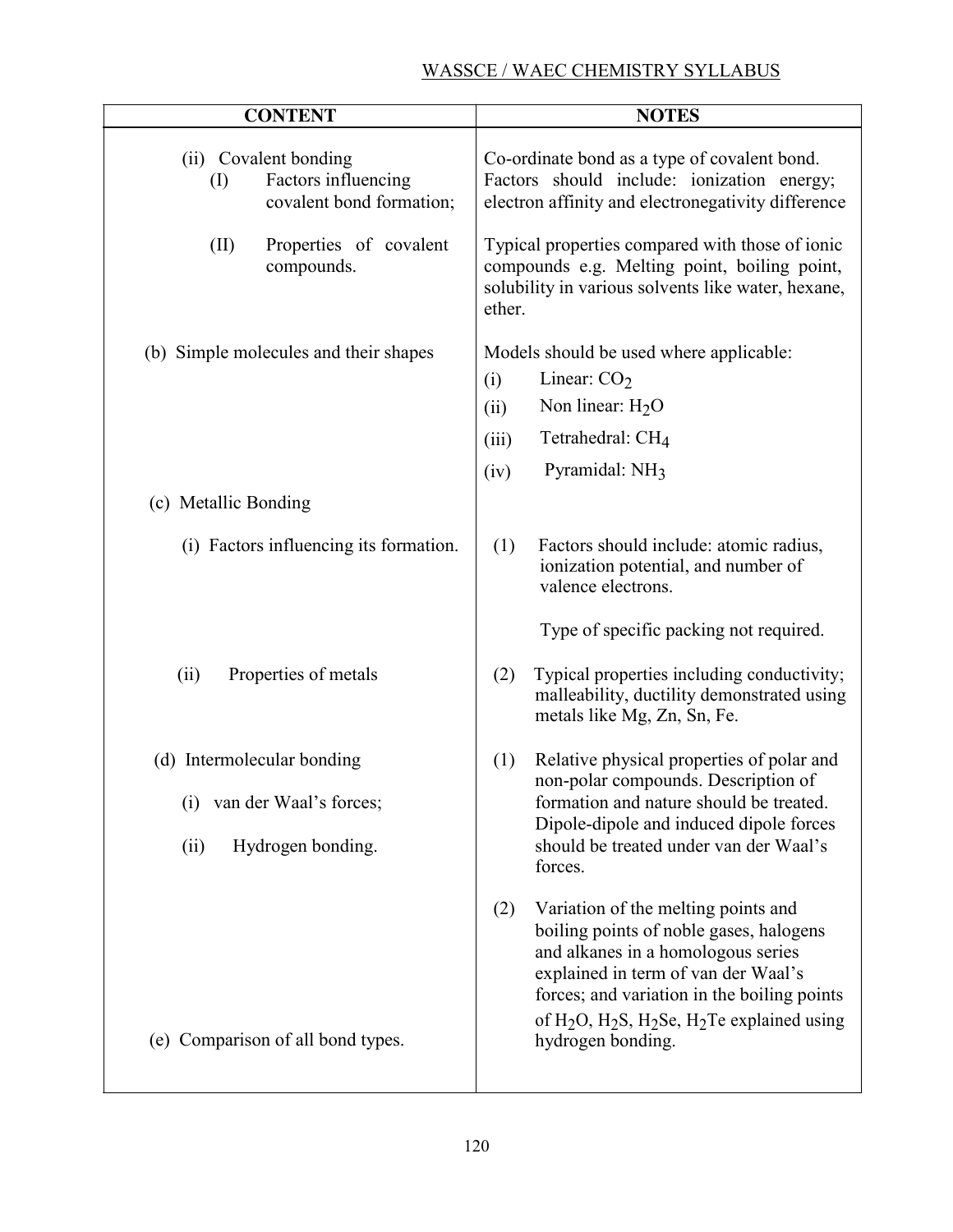| <b>CONTENT</b> |                                                          |       | <b>NOTES</b>                              |                                                                                                  |                                                                                                                                                                                                                |
|----------------|----------------------------------------------------------|-------|-------------------------------------------|--------------------------------------------------------------------------------------------------|----------------------------------------------------------------------------------------------------------------------------------------------------------------------------------------------------------------|
|                | <b>4. STOICHIOMETRY AND</b><br><b>CHEMICAL REACTIONS</b> |       |                                           |                                                                                                  |                                                                                                                                                                                                                |
|                | Symbols, Formulae and Equations.<br>(a)                  |       |                                           | Calculations involving formulae and equations<br>will be required. Mass and volume relationships |                                                                                                                                                                                                                |
|                |                                                          | (i)   | Chemical symbols                          |                                                                                                  | in chemical reactions and the stoichiometry of<br>such reactions as:                                                                                                                                           |
|                |                                                          | (ii)  | molecular<br>Empirical<br>and<br>formulae | (i)<br>(ii)<br>(iii)                                                                             | precipitation;<br>evolution of gases;<br>displacement of metal ions;                                                                                                                                           |
|                |                                                          | (iii) | Chemical equations                        | (iv)<br>(v)                                                                                      | analysis of chlorides;<br>formation and reduction of metallic<br>oxides                                                                                                                                        |
|                |                                                          |       | (iv) Laws of Chemical combination         |                                                                                                  | Experimental illustrations of:                                                                                                                                                                                 |
|                |                                                          |       |                                           | (1)<br>(2)<br>(3)                                                                                | Law of conservation of mass.<br>Law of constant composition.<br>Law of multiple proportion.                                                                                                                    |
|                | (b)                                                      | (i)   | Amount of substance.                      | (1)                                                                                              | Mass and volume measurements;                                                                                                                                                                                  |
|                |                                                          |       |                                           | (2)                                                                                              | The mole as a unit of measurement;<br>Avogadro's Constant, (L=the number of<br>atoms in 12.00g of $^{12}$ C).                                                                                                  |
|                |                                                          |       |                                           | (3)                                                                                              | Molar quantities and their uses.                                                                                                                                                                               |
|                |                                                          |       |                                           | (4)                                                                                              | Mole of electrons; atoms, molecules,<br>formula units etc.                                                                                                                                                     |
|                |                                                          | (ii)  | Mole ratios                               |                                                                                                  | Use of mole ratios in determining stoichiometry<br>of chemical reactions. Simple calculations to<br>determine number of entities, amount of<br>substance, mass, concentration, volume and<br>other quantities. |
|                |                                                          | (c)   | Solutions                                 | (1)                                                                                              | Concept of solution as made up of solvent<br>and solute.                                                                                                                                                       |
|                |                                                          |       |                                           |                                                                                                  |                                                                                                                                                                                                                |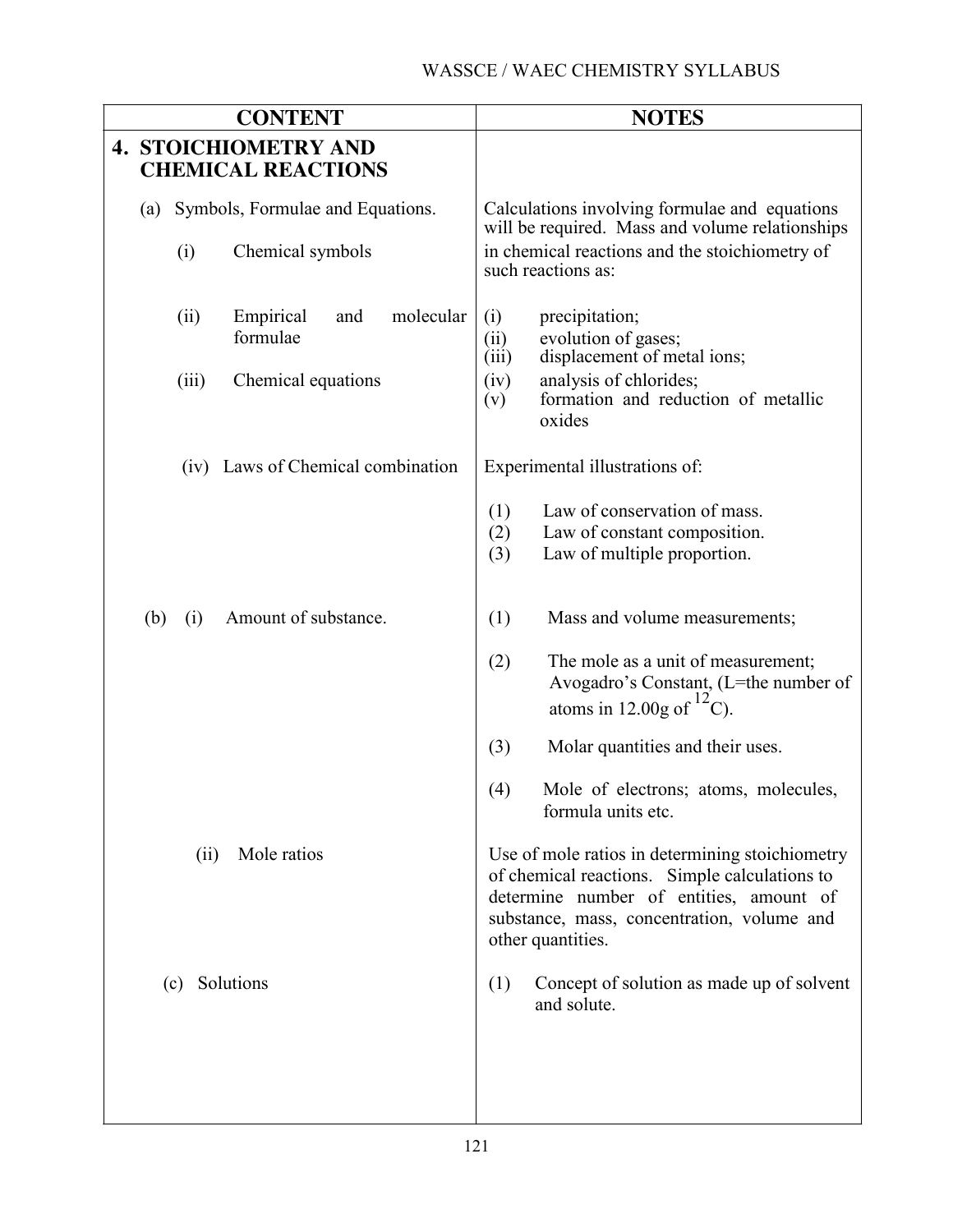|      | <b>CONTENT</b>                                     |     | <b>NOTES</b>                                                                                                                                                                                                                                                                                                                                                       |
|------|----------------------------------------------------|-----|--------------------------------------------------------------------------------------------------------------------------------------------------------------------------------------------------------------------------------------------------------------------------------------------------------------------------------------------------------------------|
| (i)  | Concentration terms                                | (2) | Mass (g) or mole (mol) per unit volume.<br>Emphasis on current IUPAC chemical<br>terminology, symbols and conventions.                                                                                                                                                                                                                                             |
| (ii) | Standard solutions                                 | (3) | Preparation of some primary standard<br>solutions using anhydrous $\text{Na}_2\text{CO}_3$ ,<br>$(COOH)_2, 2H_2O.$                                                                                                                                                                                                                                                 |
| 5.   | <b>STATES OF MATTER</b>                            | (4) | Dilution factor.                                                                                                                                                                                                                                                                                                                                                   |
|      | (a) Kinetic model of matter                        |     |                                                                                                                                                                                                                                                                                                                                                                    |
| (i)  | Postulates of the kinetic<br>model of matter.      |     |                                                                                                                                                                                                                                                                                                                                                                    |
| (ii) | The use of the kinetic<br>model to explain         |     |                                                                                                                                                                                                                                                                                                                                                                    |
|      | the nature of solids,<br>(I)<br>liquids and gases; |     |                                                                                                                                                                                                                                                                                                                                                                    |
|      | the changes of state<br>(II)<br>of matter.         | (1) | Changes of state of matter should be<br>explained in terms of movement of<br>particles. It should be emphasized that<br>randomness decreases (and orderliness<br>increases) from gaseous state to liquid<br>state and to solid state.                                                                                                                              |
|      |                                                    | (2) | Illustrations of changes of state using the<br>different forms of water, iodine, sulphur,<br>napthalene etc.                                                                                                                                                                                                                                                       |
|      |                                                    | (3) | Brownian motion to<br>be illustrated<br>using<br>any of the following experiments:<br>Pollen grains/powdered<br>sulphur<br>(i)<br>in water (viewed under a<br>microscope).<br>Smoke in a glass<br>(ii)<br>container<br>illuminated by a strong light from<br>the side.<br>(iii)<br>A dusty room being swept and<br>from<br>viewed<br>outside<br>under<br>sunlight. |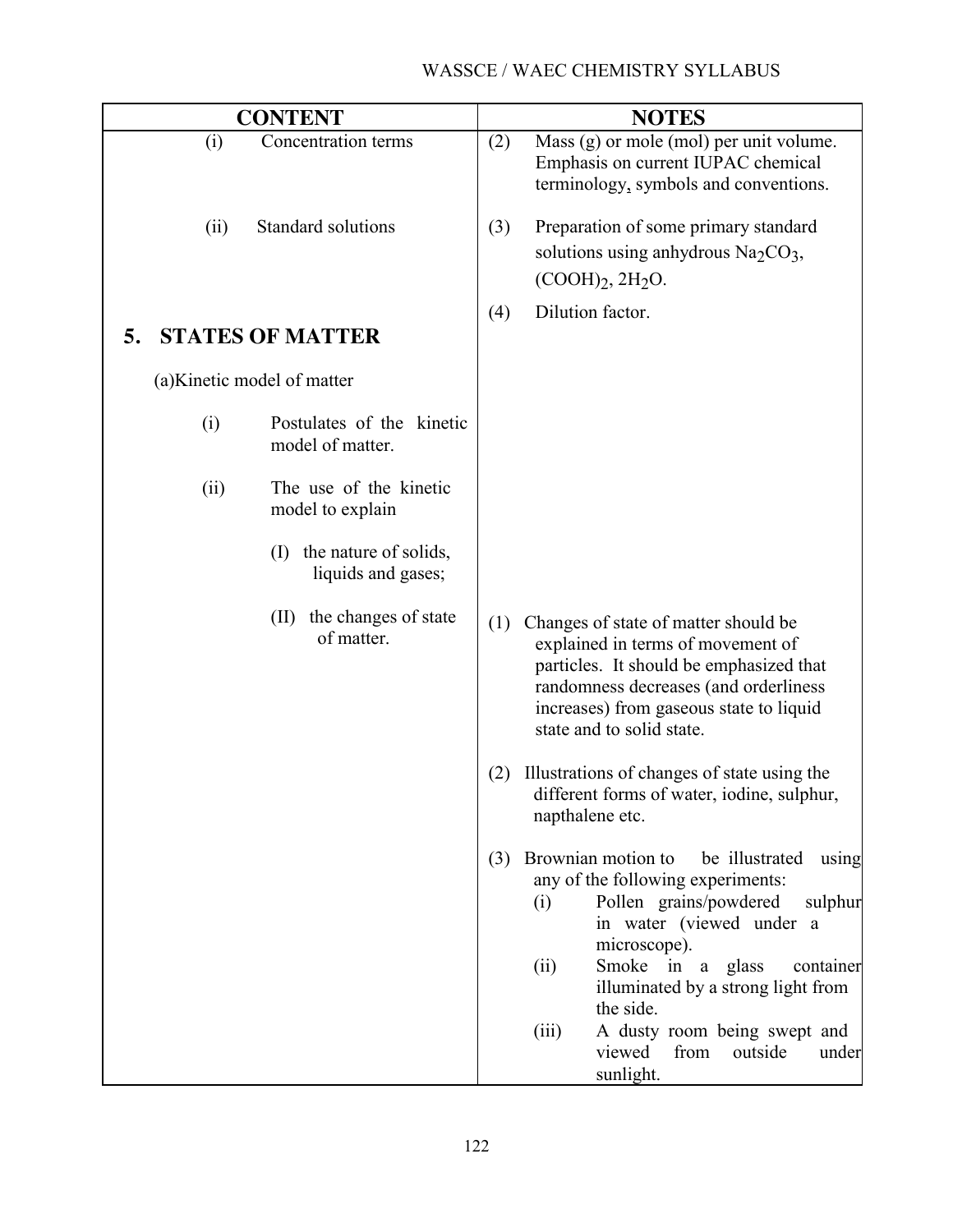| <b>CONTENT</b>                                | <b>NOTES</b>                                                                                                                                                                                                                                                                                                                                     |
|-----------------------------------------------|--------------------------------------------------------------------------------------------------------------------------------------------------------------------------------------------------------------------------------------------------------------------------------------------------------------------------------------------------|
| Diffusion<br>(III)                            | Demonstration could be given using the following:                                                                                                                                                                                                                                                                                                |
|                                               | Diffusion of bromine/iodine/ $NO2$<br>(i)<br>from a sealed tube into an empty<br>tube.                                                                                                                                                                                                                                                           |
| (b)<br>The Gases                              | Spread of scent of ammonia in a room.<br>(ii)                                                                                                                                                                                                                                                                                                    |
| The Gas Laws<br>(i)                           | (1)<br>Charles'; Boyle's; Dalton's; Graham's;<br>Avogadro's laws and the ideal gas equation;<br>Qualitative explanation of each of the gas laws<br>using the kinetic model.<br>Mathematical relations of the gas laws and<br>calculations based on the laws will $_{2}$ be<br>required. Molar volume of a gas = 22.4dm <sup>3</sup> at<br>s.t.p. |
|                                               | (2)<br>Derivation of the general gas law.                                                                                                                                                                                                                                                                                                        |
|                                               | $\underline{PV} = K.$                                                                                                                                                                                                                                                                                                                            |
| (ii) Preparation and properties               |                                                                                                                                                                                                                                                                                                                                                  |
|                                               | of gases (1) Laboratory preparation of gases lighter than air $(H_2, NH_3)$ and gases<br>heavier than air $(CO_2, HCl$ and $SO_2)$ to<br>illustrate the principles of purification and<br>collection of gases.                                                                                                                                   |
| Liquids<br>(c)                                | (2)<br>Chemical properties of the gases mentioned<br>above (i.e. $H_2$ , NH <sub>3</sub> , CO <sub>2</sub> , HCl and SO <sub>2</sub> ).                                                                                                                                                                                                          |
|                                               | (1)<br>Liquids as an intermediate state between<br>gases and solids in the kinetic-molecular<br>sense should be emphasized.                                                                                                                                                                                                                      |
| Concept of vapour pressure                    | Simple methods for determination of boiling<br>(2)<br>points.                                                                                                                                                                                                                                                                                    |
| Solids<br>(d)<br>Types and structures.<br>(i) | (3)<br>Standard boiling point.                                                                                                                                                                                                                                                                                                                   |
|                                               | (1)<br>Ionic, metallic, covalent and molecular<br>solids. Comparison of their properties.                                                                                                                                                                                                                                                        |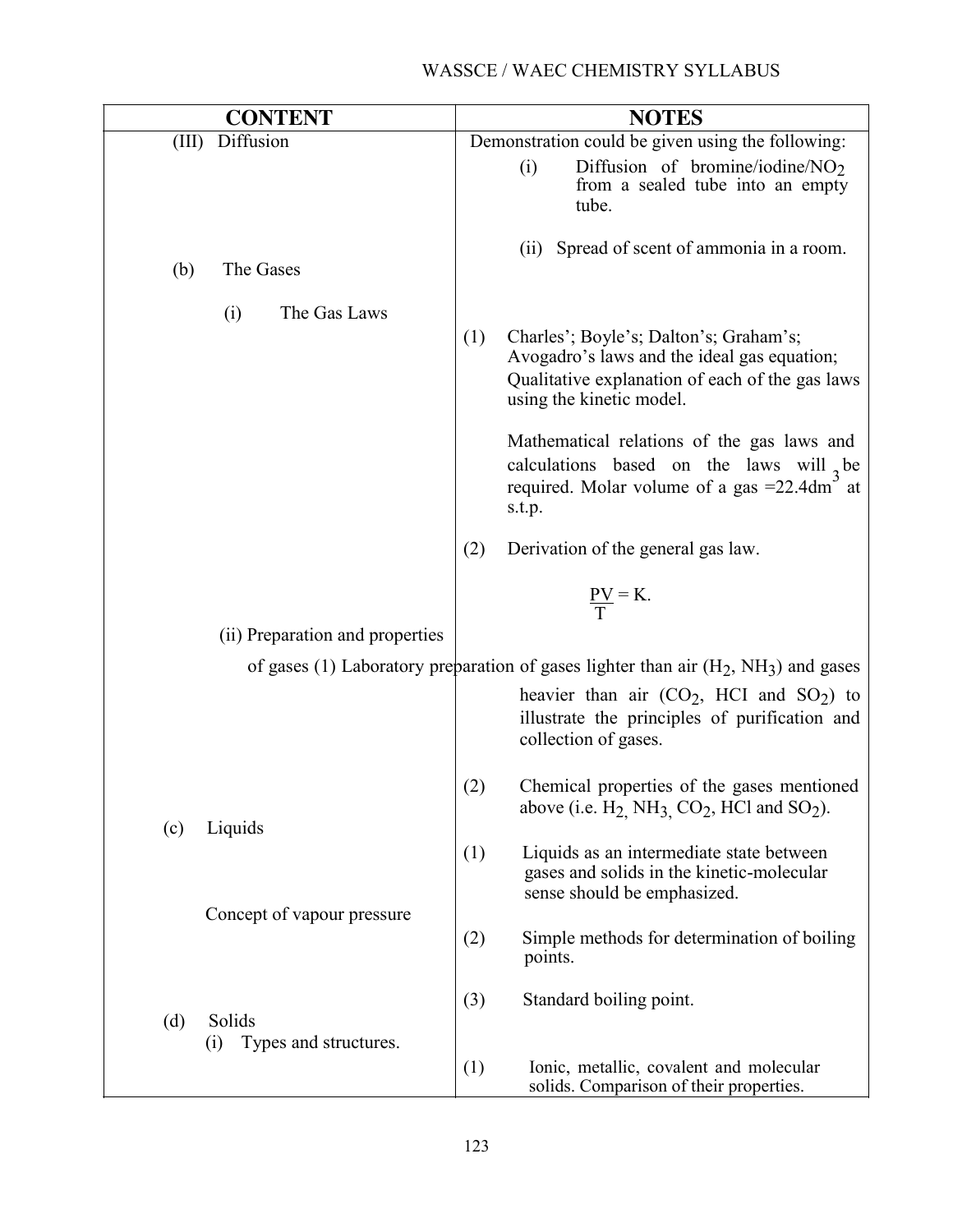|      | <b>CONTENT</b>                                                            |                   | <b>NOTES</b>                                                                                                                                                                                                         |
|------|---------------------------------------------------------------------------|-------------------|----------------------------------------------------------------------------------------------------------------------------------------------------------------------------------------------------------------------|
|      |                                                                           | (2)               | Regular arrangements of ions, molecules and<br>atoms in three dimensions in the solid state<br>should be emphasized. Knowledge of<br>specific packing arrangements not required.                                     |
|      |                                                                           | (3)               | Melting points as indicator of purity of solids.                                                                                                                                                                     |
| (ii) | Structures,<br>properties<br>and<br>diamond<br>usesof<br>and<br>graphite. |                   | Properties and uses – dependent on structures.                                                                                                                                                                       |
|      | <b>6. ENERGY AND ENERGY</b><br><b>CHANGES</b>                             |                   |                                                                                                                                                                                                                      |
| (a)  | Energy changes in physical<br>chemical processes                          |                   | and Enthalpy, energy diagrams. Forms of energy, energy<br>content, transfer of energy.                                                                                                                               |
| (b)  | definition<br>Description,<br>illustrations of<br>energy changes          | and $(1)$         | Exothermic and endothermic processes.                                                                                                                                                                                |
|      | and effects.                                                              | (2)               | Total energy of a system as the sum of<br>various forms of energy e.g. kinetic, potential,<br>electrical, heat, sound etc. Enthalpy changes<br>of the following: Formation, combustion,<br>Solution, neutralization. |
|      |                                                                           | (3)               | Practical knowledge of the measurement of<br>the heats of neutralisation and solution.                                                                                                                               |
|      |                                                                           | (4)               | Uses of energy changes including energy<br>content of foods and fuels.                                                                                                                                               |
|      | 7. ACIDS, BASES AND SALTS<br>(a) Definitions of acids and bases.          | (1)               | Arrhenius concept of acids and bases.                                                                                                                                                                                |
|      |                                                                           | (2)               | Effects of acids and bases on indicators,<br>metals and trioxocarbonate (IV) salts.                                                                                                                                  |
|      | (b) Physical and chemical properties<br>of acids and bases.               | (1)<br>(2)<br>(3) | Conductivities, taste etc.<br>Concept of amphoterism.<br>Balanced chemical equations of all reactions.                                                                                                               |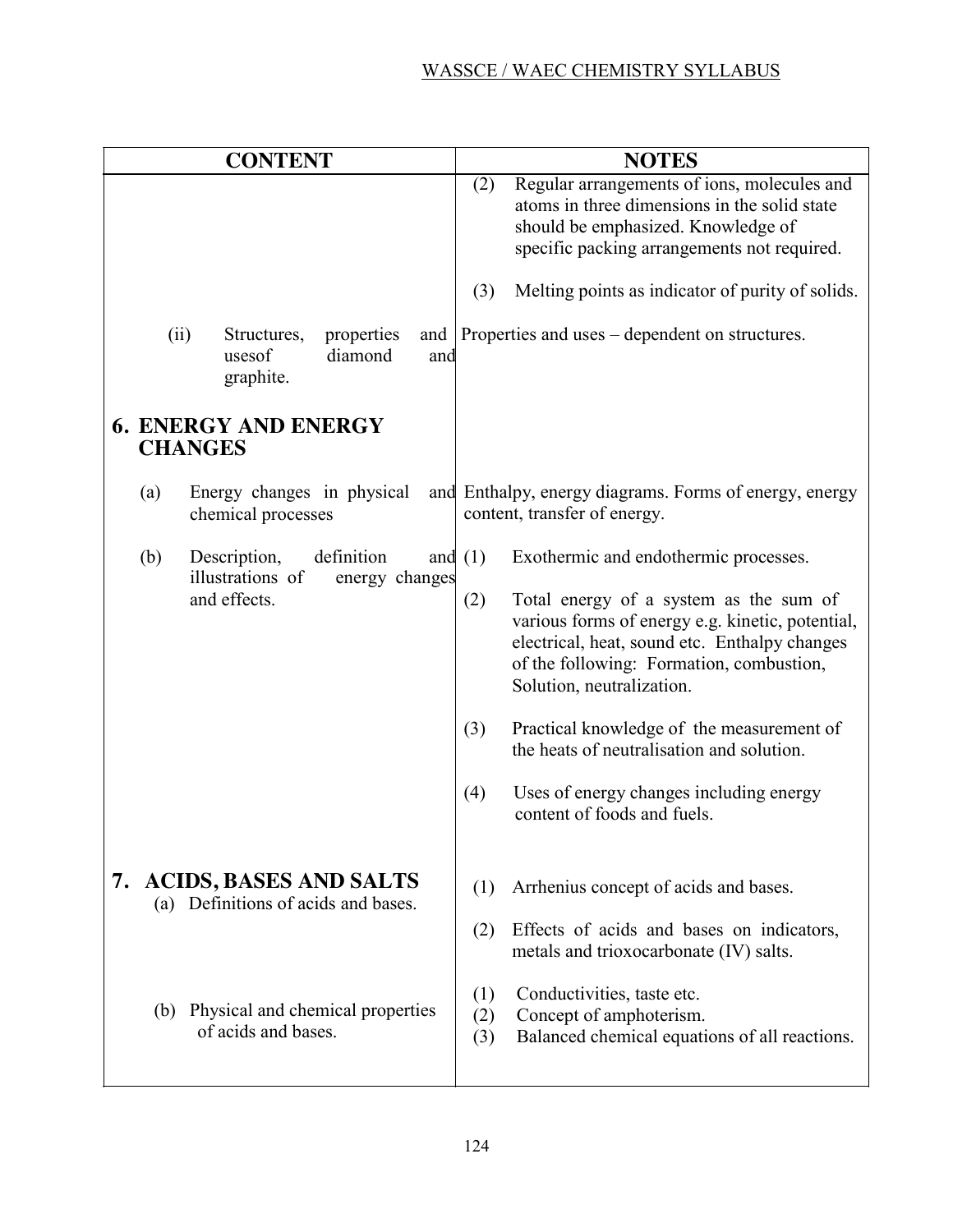| <b>CONTENT</b>                             | <b>NOTES</b>                                                                                                                                                                                                                                                                                                            |  |  |
|--------------------------------------------|-------------------------------------------------------------------------------------------------------------------------------------------------------------------------------------------------------------------------------------------------------------------------------------------------------------------------|--|--|
| (c) Acids, bases and salts as electrolytes | Electrolytes and non-electrolytes; strong and weak<br>Evidence from conductivity<br>electrolytes.<br>and<br>enthalpy of neutralisation.                                                                                                                                                                                 |  |  |
| $(d)$ pH                                   | Knowledge of pH scale<br>(1)                                                                                                                                                                                                                                                                                            |  |  |
|                                            | (2)<br>pH as a measure of acidity and alkalinity.                                                                                                                                                                                                                                                                       |  |  |
| Weak acids and weak bases<br>(e)           | Behaviour of acids and bases in water as<br>(1)<br>example of equilibrium system                                                                                                                                                                                                                                        |  |  |
|                                            | Qualitative comparison of the conductances of<br>(2)<br>molar solutions of strong and weak acids and<br>bases.                                                                                                                                                                                                          |  |  |
| (f)<br><b>Hydrolysis</b>                   | (1)<br>Qualitative explanation of hydrolysis.                                                                                                                                                                                                                                                                           |  |  |
|                                            | Behavior of some salts (e.g. NH <sub>4</sub> C1, A1C1 <sub>3</sub> ,<br>(2)<br>$Na2CO3$ , CH <sub>3</sub> COONa) in water as examples<br>of equilibrium systems.                                                                                                                                                        |  |  |
| Acid -base indicators<br>(g)               | (1)<br>Indicators as weak organic acids or bases<br>(organic dyes).                                                                                                                                                                                                                                                     |  |  |
|                                            | (2)<br>Colour of indicator at any pH dependent on<br>relative amounts of acid and base forms.                                                                                                                                                                                                                           |  |  |
|                                            | (3)<br>Working pH ranges of methyl orange and<br>phenolphthalein.                                                                                                                                                                                                                                                       |  |  |
| Acid-base titrations<br>(h)                | (1)<br>Correct use of relevant apparatus.                                                                                                                                                                                                                                                                               |  |  |
|                                            | Knowledge of how acid-base indicators work<br>(2)<br>in titrations.                                                                                                                                                                                                                                                     |  |  |
|                                            | (3)<br>Titration involving weak acids versus strong<br>bases, strong acids versus weak bases and<br>strong acids versus strong bases using the<br>appropriate indicators and their applications<br>determination;<br>quantitative<br>in<br>e.g.<br>concentrations, purity, water of crystallisation<br>and composition. |  |  |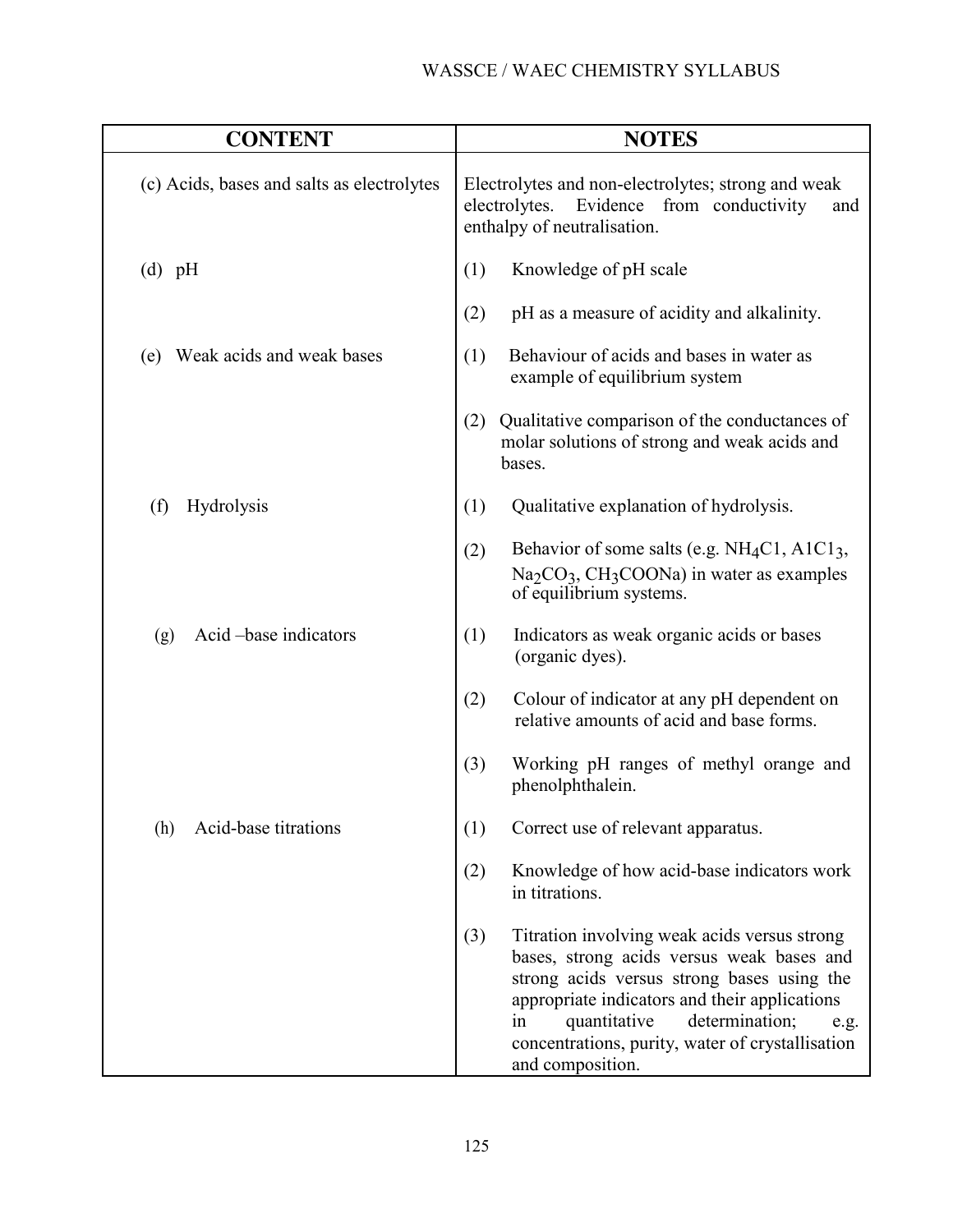|    | <b>CONTENT</b>                                                                  | <b>NOTES</b>                                                                                                                       |
|----|---------------------------------------------------------------------------------|------------------------------------------------------------------------------------------------------------------------------------|
| 8. | <b>SOLUBILITY OF</b>                                                            |                                                                                                                                    |
|    | <b>SUBSTANCES</b>                                                               | (1) Saturated and unsaturated solutions.                                                                                           |
|    | General principles<br>(a)                                                       | (2) Saturated solution as an equilibrium system.                                                                                   |
|    |                                                                                 | (3) Solubility expressed in mol dm                                                                                                 |
|    |                                                                                 | (4) Solubility curves and their uses.                                                                                              |
|    |                                                                                 | (5) Relationship<br>solubility<br>between<br>and<br>crystallisation.                                                               |
|    |                                                                                 | (6) Crystallisation as a method of purification.                                                                                   |
|    |                                                                                 | (7) Solubility of sparingly soluble salts.<br>Complete dissociation of the portion that<br>dissolves (Qualitative treatment only). |
|    | (b) Practical application of solubility                                         | Generalisations of solubility of salts and<br>their<br>applications in qualitative analyses.                                       |
| 9. | <b>RATES OF REACTIONS AND</b><br><b>EQUILIBRIUM SYSTEMS</b>                     |                                                                                                                                    |
|    | Rate of reaction<br>(a)                                                         | Definition of reaction rates                                                                                                       |
|    | affecting<br>$(i)$ Factors<br>rates:<br>concentration<br>physical states,<br>of | (1)<br>For gaseous systems, pressure may be used as<br>concentration term.                                                         |
|    | reactants,<br>temperature,<br>catalysts and medium.                             | (2)<br>Appropriate experimental demonstration for<br>each factor is required.                                                      |
|    | (ii) Theory of reaction rates.                                                  | Collision theory and activation energy theory<br>(1)<br>to be treated qualitatively only.                                          |
|    |                                                                                 | Factors influencing collisions:<br>(2)<br>temperature and concentration.                                                           |
|    |                                                                                 | Effective collision.<br>(3)                                                                                                        |
|    |                                                                                 | Activation energy.<br>(4)                                                                                                          |
|    |                                                                                 | Energy profile showing activation energy and<br>(5)                                                                                |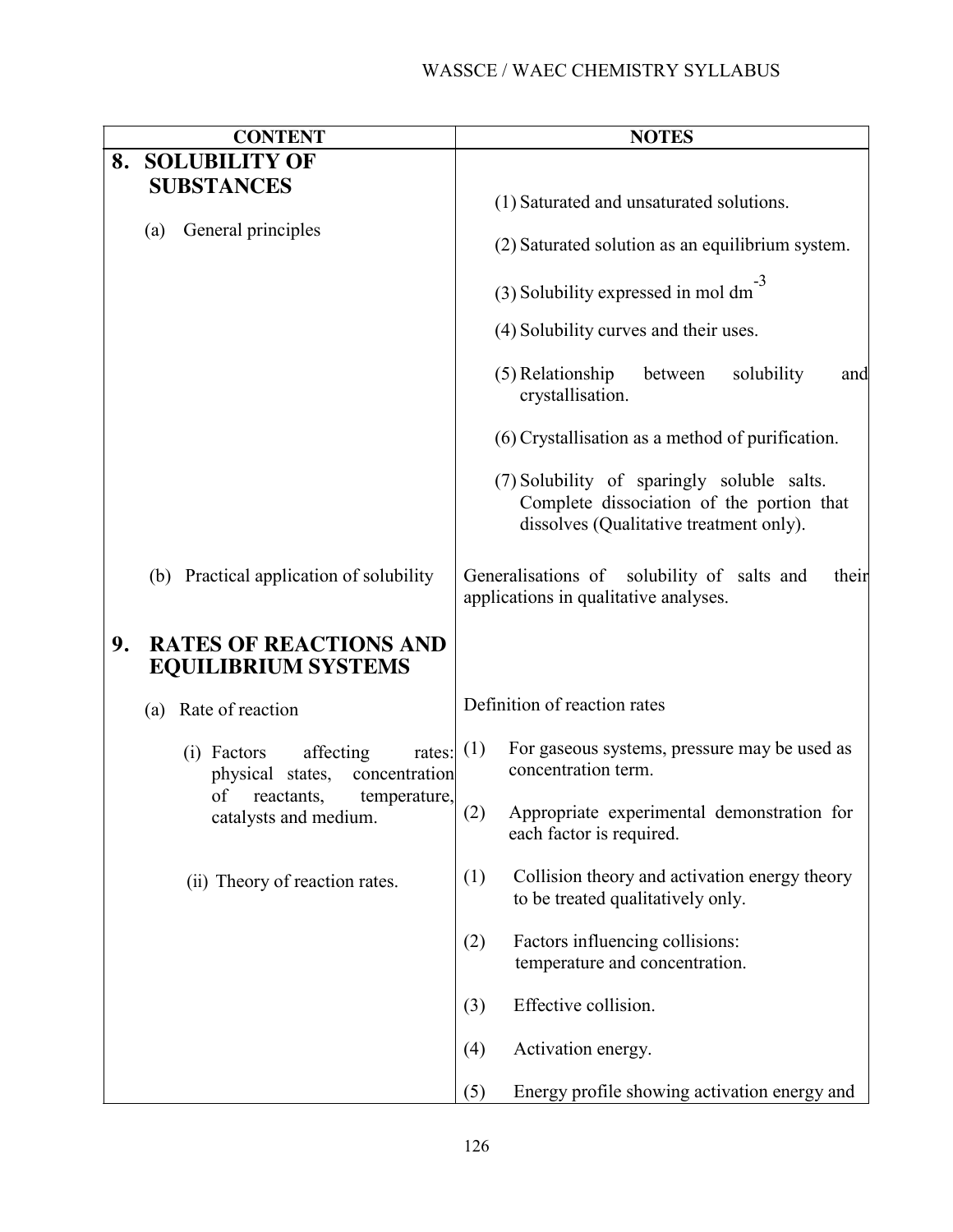$\overline{\mathbf{r}}$ 

|                                       | enthalpy change.                                                                                                                                                                                                                                                |
|---------------------------------------|-----------------------------------------------------------------------------------------------------------------------------------------------------------------------------------------------------------------------------------------------------------------|
| <b>CONTENT</b>                        | <b>NOTES</b>                                                                                                                                                                                                                                                    |
| (b) Equilibrium                       |                                                                                                                                                                                                                                                                 |
| General principles<br>(i)             | Reversible reactions <i>i.e.</i> dynamic equilibrium. The<br>equilibrium constant K must be treated qualitatively.<br>It must be stressed that K for a system is constant at<br>constant temperature.                                                           |
| Le Chatelier's principle<br>(ii)      | Prediction of the effects of external influence of<br>concentration, temperature and pressure changes on<br>equilibrium systems.                                                                                                                                |
| 10.<br><b>REDOX REACTIONS</b>         |                                                                                                                                                                                                                                                                 |
| (a) Oxidation and reduction processes | Oxidation and reduction in terms of<br>(1)<br>addition and removal of oxygen and<br>(i)<br>hydrogen;<br>loss and gain of electrons;<br>(ii)<br>change in oxidation numbers/states.<br>(iii)<br>Oxidation numbers/states.<br>(2)                                 |
| (b) Oxidising and reducing agents     | (1)<br>Definition of oxidising and reducing agents in<br>terms of:<br>(i)<br>addition and removal of oxygen and<br>hydrogen;<br>loss and gain of electrons;<br>(ii)<br>change in oxidation numbers/state.<br>(iii)<br>Tests for oxidants and reductants.<br>(2) |
| Redox equations<br>(c)                | Balancing redox equations by:<br>(i)<br>ion, electron or change in oxidation<br>number/state method;<br>half reactions and overall reactions<br>(ii)                                                                                                            |
|                                       | <b>IUPAC</b> system required                                                                                                                                                                                                                                    |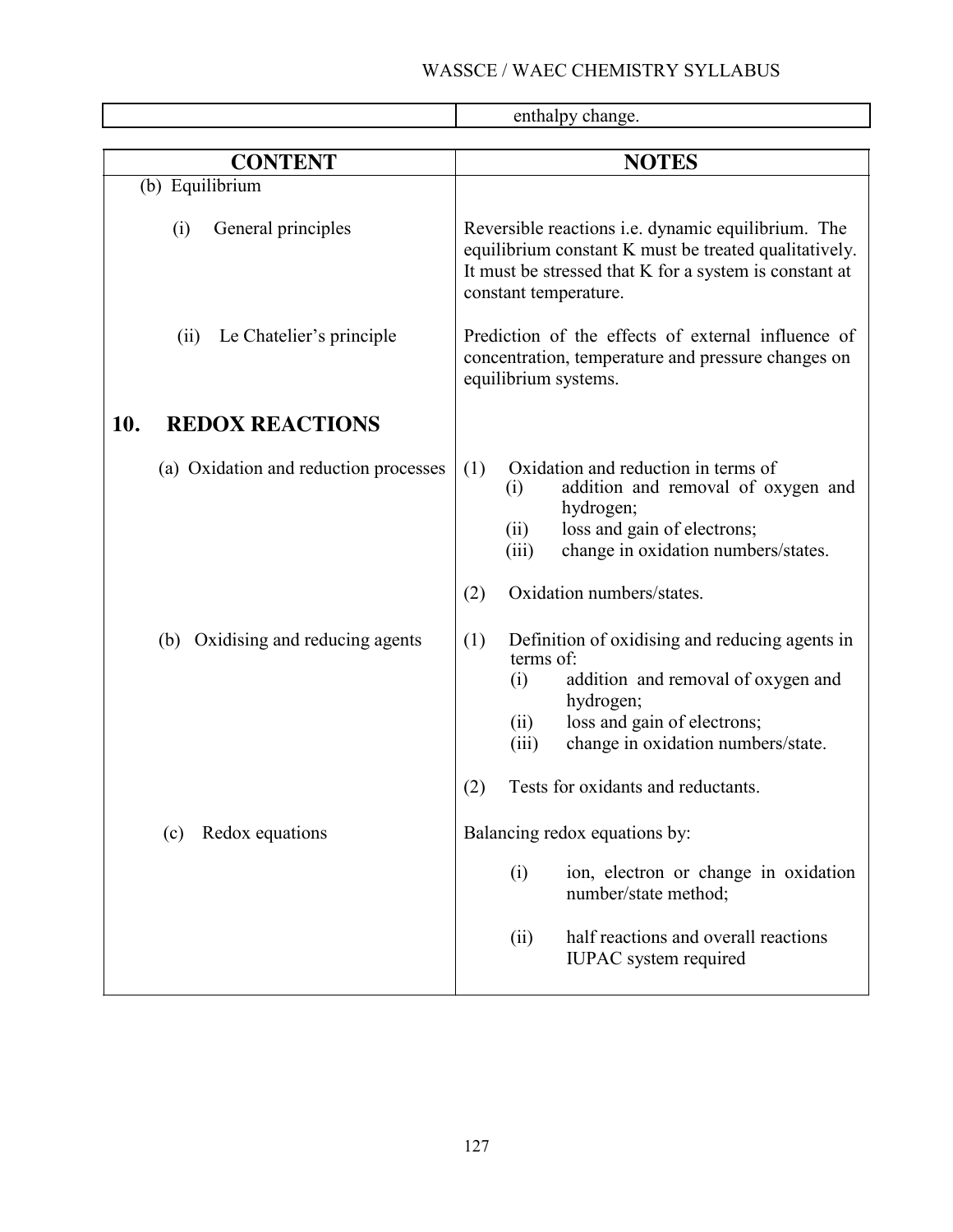| <b>CONTENT</b>                                                                        | <b>NOTES</b>                                                                                                                                                                                                                      |
|---------------------------------------------------------------------------------------|-----------------------------------------------------------------------------------------------------------------------------------------------------------------------------------------------------------------------------------|
| <b>Electrochemical Cells</b><br>(d)<br>(i) (I) Standard<br><b>Electrode Potential</b> | (1)<br>Standard hydrogen electrode:<br>Meaning of standard electrode potential and its<br>measurement.                                                                                                                            |
| (II) Drawing and writing<br>of cell diagrams.                                         | Only metal/metal ion systems should be used.<br>(2)                                                                                                                                                                               |
| $(ii)$ E.M.F. of Cells                                                                | Electrochemical cells as a combination of two<br>(1)<br>half-cells.                                                                                                                                                               |
|                                                                                       | The meaning of the magnitude and sign of the<br>(2)<br>emf.                                                                                                                                                                       |
| Application of<br>(iii)<br>Electrochemical cells                                      | (1)<br>Distinction between primary and secondary<br>cells.                                                                                                                                                                        |
|                                                                                       | Daniel cell, lead battery cell, dry cells, fuel<br>(2)<br>cells and their use as generators of electrical<br>energy from chemical reactions.                                                                                      |
| (e) Electrolysis                                                                      | Mechanism of electrolysis:                                                                                                                                                                                                        |
| Principles of electrolysis<br>(i)                                                     | Compare with electrochemical cells                                                                                                                                                                                                |
| Factors influencing discharge<br>(ii)<br>of species                                   | Limit electrolytes to molten PbBr <sub>2</sub> /NaC1,<br>(1)<br>dilute NaC1 solution, concentrated NaC1<br>solution, $CuSO_{4(aq)}$ ; dilute $H_2SO_4$ (using<br>platinum or graphite and copper electrodes).                     |
|                                                                                       | (2)<br>Faraday's Laws: Simple calculations based<br>on the relation $F = Le = 96,500 C$ and mole<br>ratios to determine mass, volume of gases,<br>number of entities, charges etc. using half<br>reactions and overall reactions. |
| <b>Practical Applications</b><br>(iii)                                                | Electroplating, smelting of aluminium etc.                                                                                                                                                                                        |
| Corrosion of metals<br>(f)                                                            | Corrosion treated as redox process<br>(1)                                                                                                                                                                                         |
|                                                                                       | Rusting of iron and its economic cost.<br>(2)                                                                                                                                                                                     |
|                                                                                       | (3)<br>Prevention based on relative magnitude of<br>electrode potentials and preventive methods<br>like galvanising, sacrificialcathodic<br>protection and non-redox methods.                                                     |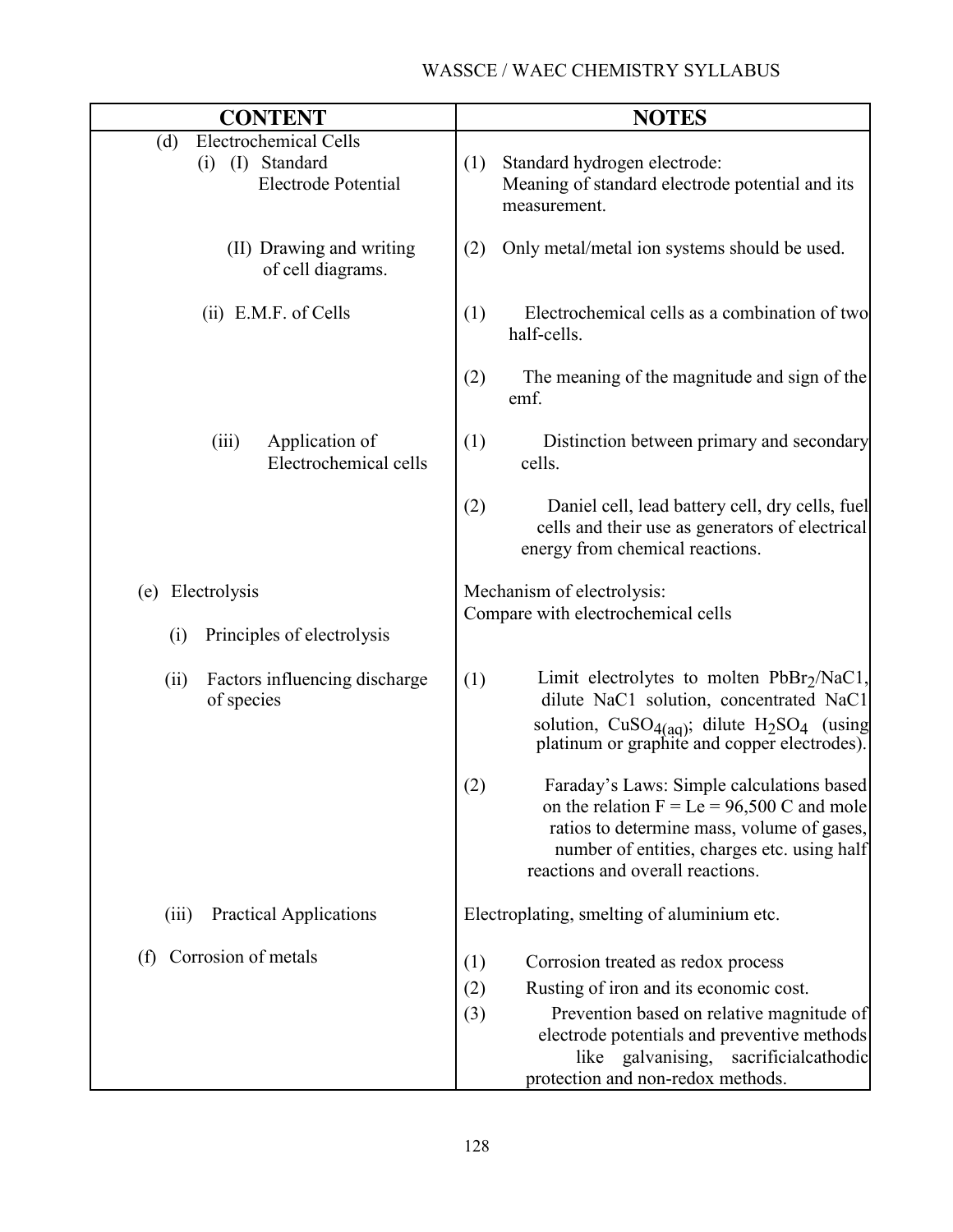| <b>CONTENT</b>                                                                                             | <b>NOTES</b>                                                                                                                                                       |
|------------------------------------------------------------------------------------------------------------|--------------------------------------------------------------------------------------------------------------------------------------------------------------------|
| 11.<br><b>CHEMISTRY</b><br>OF<br><b>CARBON COMPOUNDS</b>                                                   |                                                                                                                                                                    |
| (a) Classification and nomenclature<br>Root names<br>(i)<br>Functional groups<br>(ii)                      | (1)<br>Broad classification into straight chain,<br>branched chain, aromatic and alicyclic<br>compounds.                                                           |
|                                                                                                            | (2)<br>Systematic nomenclature of the following<br>compounds: Alkanes, alkenes, alkynes,<br>alkanols, alkanoic acids, alkanoates<br>(esters and salts) and amines. |
| (b) Separation and purification                                                                            | Methods to be discussed should include:<br>distillation, crystallisation, drying,<br>chromatography.                                                               |
| (c) Determination of empirical and<br>molecular formulae and molecular<br>structures of organic compounds. |                                                                                                                                                                    |
| <b>General Properties</b><br>(d)                                                                           |                                                                                                                                                                    |
| (i)<br>Homologous series                                                                                   | (1)<br>Gradation in physical properties.                                                                                                                           |
|                                                                                                            | (2)<br>Effects on the physical properties by<br>introduction of active groups into the inert<br>alkane.                                                            |
| Isomerism<br>(ii)                                                                                          | (1)<br>Examples should be limited to compounds<br>having maximum of five carbon atoms.                                                                             |
|                                                                                                            | Differences between structural and<br>(2)<br>geometric/stereo isomerism.                                                                                           |
| Alkanes:<br>(e)                                                                                            |                                                                                                                                                                    |
| Sources and properties<br>(i)                                                                              | (1)<br>Laboratory and industrial preparations and<br>other sources.                                                                                                |
|                                                                                                            | Nomenclature and structure<br>(2)                                                                                                                                  |
|                                                                                                            | (3)<br>Reactivity:<br>combustion;<br>(i)<br>substitution reactions;<br>(ii)<br>cracking of large alkane molecules.<br>(iii)                                        |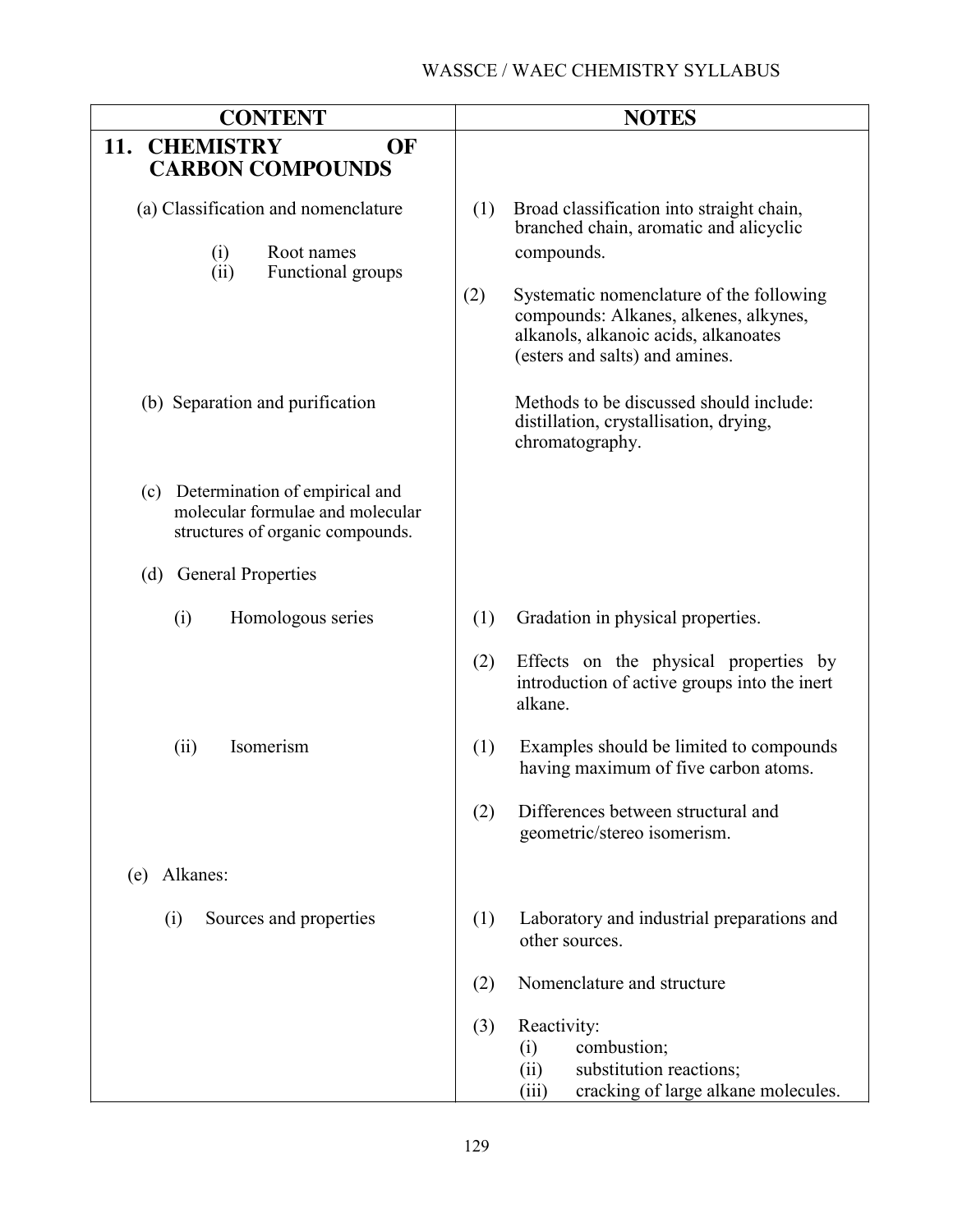| <b>CONTENT</b>                                          | <b>NOTES</b>                                                                                                        |
|---------------------------------------------------------|---------------------------------------------------------------------------------------------------------------------|
| (ii)<br>Uses                                            | fuels, as starting<br>materials for<br>Importance as<br>synthesis. Uses of haloalkanes and pollution effects.       |
| (iii) Petroleum                                         | Composition.<br>(1)                                                                                                 |
|                                                         | Fractional distillation and major products;<br>(2)                                                                  |
|                                                         | Cracking and reforming;<br>(3)                                                                                      |
|                                                         | Petro-chemicals: Starting materials of organic<br>(4)<br>synthesis;                                                 |
|                                                         | (5)<br>Quality of petrol. Meaning of octane number.                                                                 |
| Alkenes:<br>(f)<br>(i) Sources and properties           | Laboratory preparation;<br>(1)                                                                                      |
|                                                         | (2)<br>Nomenclature and structure;                                                                                  |
|                                                         | Addition reactions with halogens, bromine<br>(3)<br>water, hydrogen halides;                                        |
|                                                         | Oxidation:<br>Hydroxylation<br>(4)<br>with<br>aqueous<br>$KMnO4$ .                                                  |
| Laboratory detection<br>(ii)                            | Use of reaction with $Br_2/CC1_4$ and $KMnO_{4(aq)}$ as<br>means of characterising alkenes.                         |
| (g)<br>Alkynes:                                         | Nomenclature and structure:<br>(1)                                                                                  |
| Sources and Uses                                        | (2)<br>Industrial production of ethyne;                                                                             |
|                                                         | Uses of ethyne.<br>(3)                                                                                              |
| Benzene<br>(h)<br>(i) Structure and physical properties | (1) Resonance in benzene. Stability leading to<br>substitution reactions.<br>Halogenations (mechanism not required) |
| (ii) Chemical properties                                | Addition reactions: hydrogenation and<br>(2)<br>halogenation;                                                       |
|                                                         | (3) Compare reactions with those of alkenes.                                                                        |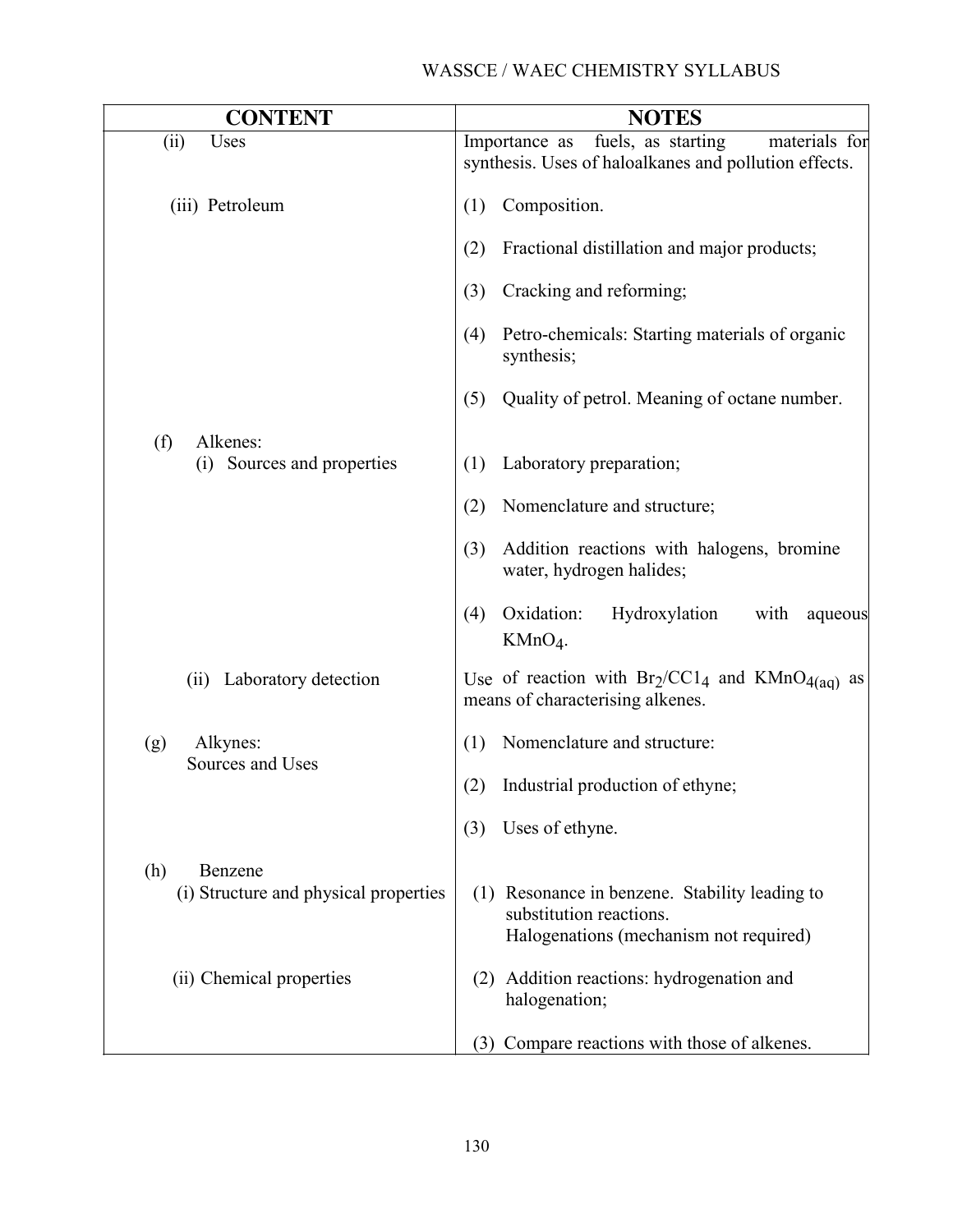|                       | <b>CONTENT</b>                         | <b>NOTES</b>                                                                                                                                                                                                                         |
|-----------------------|----------------------------------------|--------------------------------------------------------------------------------------------------------------------------------------------------------------------------------------------------------------------------------------|
| (i)Alkanols<br>(i)    | Sources, nomenclature<br>and structure | Laboratory preparation including hydration of<br>(1)<br>alkenes.<br>(2)<br>Industrial and local production of ethanol<br>including alcoholic beverages.<br>Harmful<br>impurities and methods of purification should<br>be mentioned. |
| (ii)                  | Classification                         | Primary, secondary and tertiary alkanols.                                                                                                                                                                                            |
| (iii)                 | Physical properties                    | Including those due to intermolecular hydrogen<br>bonding.                                                                                                                                                                           |
| (iv)                  | <b>Chemical Properties</b>             | Reaction with:<br>(1)                                                                                                                                                                                                                |
|                       |                                        | Na,<br>(i)<br>(ii)<br>alkanoic acids (esterification);<br>conc. $H_2SO_4$<br>(iii)<br>Oxidation by:<br>(2)<br>(i)<br>$KMnO_{4(aq)};$<br>$K_2Cr_2O_7$ (aq);<br>(ii)<br>$I_2/NaOH$ <sub>(aq)</sub> .<br>(iii)                          |
| (v)                   | Laboratory test                        |                                                                                                                                                                                                                                      |
| Alkanoic Acids<br>(i) |                                        |                                                                                                                                                                                                                                      |
| (i)                   | Sources, nomenclature and<br>structure |                                                                                                                                                                                                                                      |
| (ii)                  | Physical properties                    | Including those due to intermolecular hydrogen<br>bonding.                                                                                                                                                                           |
| (iii)                 | Chemical properties                    | Acid properties only: i.e. reactions with $H_2O$ ,<br>NaOH, NaHCO3.                                                                                                                                                                  |
| (iv)                  | Laboratory test                        | Reaction with NaHCO3.                                                                                                                                                                                                                |
| (v)                   | Uses and properties                    | properties<br>ethanoic<br>Uses<br>and<br>of<br>and<br>phenylmethanoic (benzoic) acids as examples of<br>aliphatic and aromatic acids respectively.                                                                                   |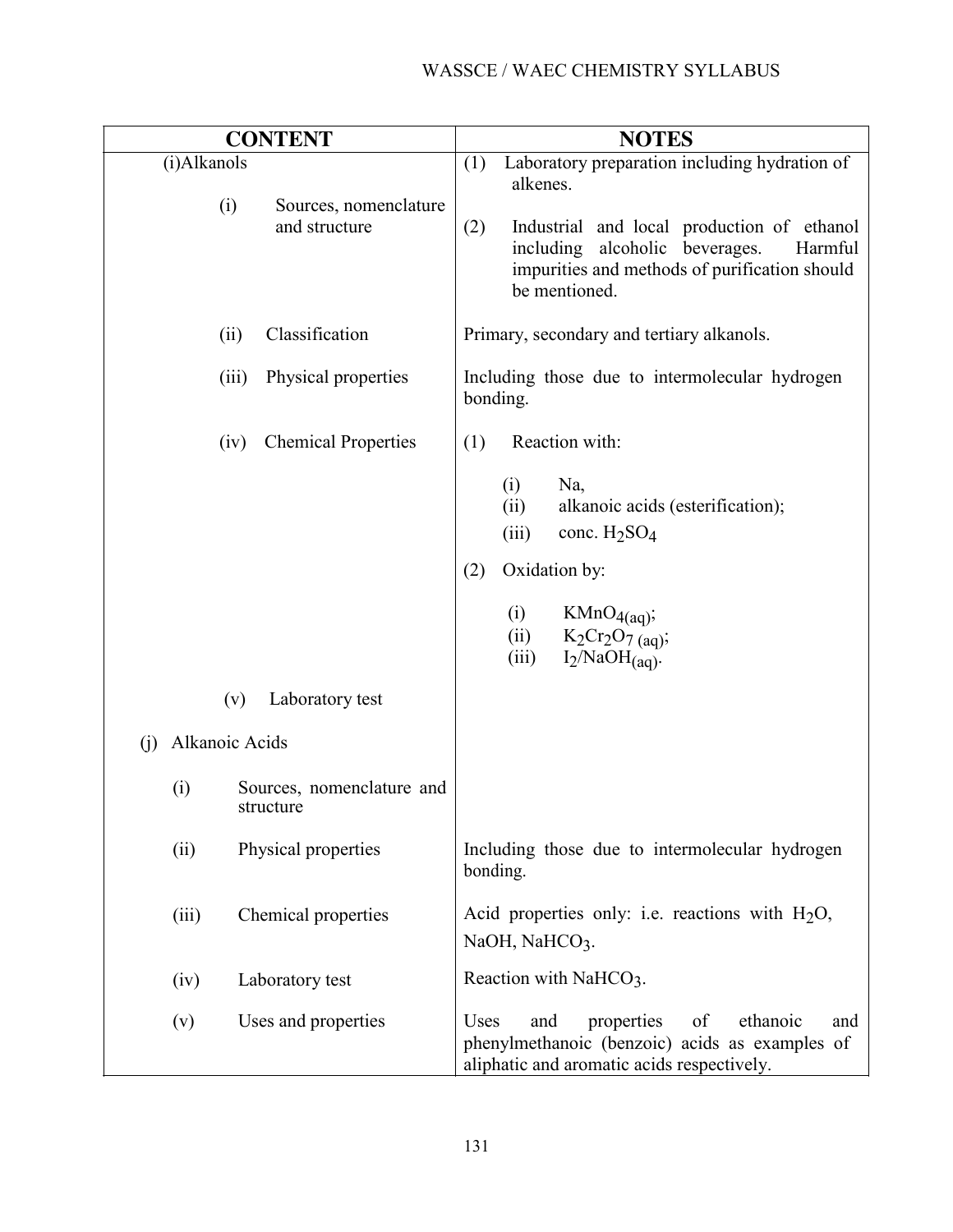| <b>CONTENT</b>                                             | <b>NOTES</b>                                                                                                                                                                                         |
|------------------------------------------------------------|------------------------------------------------------------------------------------------------------------------------------------------------------------------------------------------------------|
| (k) Alkanoates as derivatives of alkanoic<br>acids         | Preparation of alkyl alkanoates (esters) from<br>alkanoic acids.                                                                                                                                     |
| (i)<br>nomenclature<br>Sources,<br>and<br>structure        |                                                                                                                                                                                                      |
| Physical properties<br>(ii)                                |                                                                                                                                                                                                      |
| (iii)<br>Chemical properties                               | Hydrolysis of esters (mechanism not required).                                                                                                                                                       |
| $(l)$ Fats and oils :                                      | Alkanoates (esters)                                                                                                                                                                                  |
| Sources, physical and chemical<br>properties.              | (1)<br>Saponification, hardening of oils.<br>(2)<br>Detergents as soapless detergents.                                                                                                               |
|                                                            | Comparison of soapless detergents with soapy deter-<br>gents and their action on soft water and hard water.                                                                                          |
| (m) Amino acids                                            | Difunctional nature of amino acids.                                                                                                                                                                  |
| Natural and synthetic polymers<br>(n)                      |                                                                                                                                                                                                      |
| Definitions<br>(i)                                         | Polymerisation;<br>(1)<br>(2)<br>Addition and condensation polymers;<br>(3)<br>Plastics and resins;<br>(4)<br>Thermoplastic and thermosetting polymers.                                              |
| Important properties of<br>(ii)<br>polymers                |                                                                                                                                                                                                      |
| Natural polymers<br>(iii)                                  |                                                                                                                                                                                                      |
| Carbohydrates:<br>(I)<br>formulae, properties<br>and uses. | (1)<br>Classification as monosaccharides,<br>disaccharides and polysaccharides; reducing<br>and non reducing sugars using glucose,<br>fructose, sucrose/maltose and starch/cellulose<br>as examples. |
|                                                            | Hydrolysis of sucrose and starch<br>(2)                                                                                                                                                              |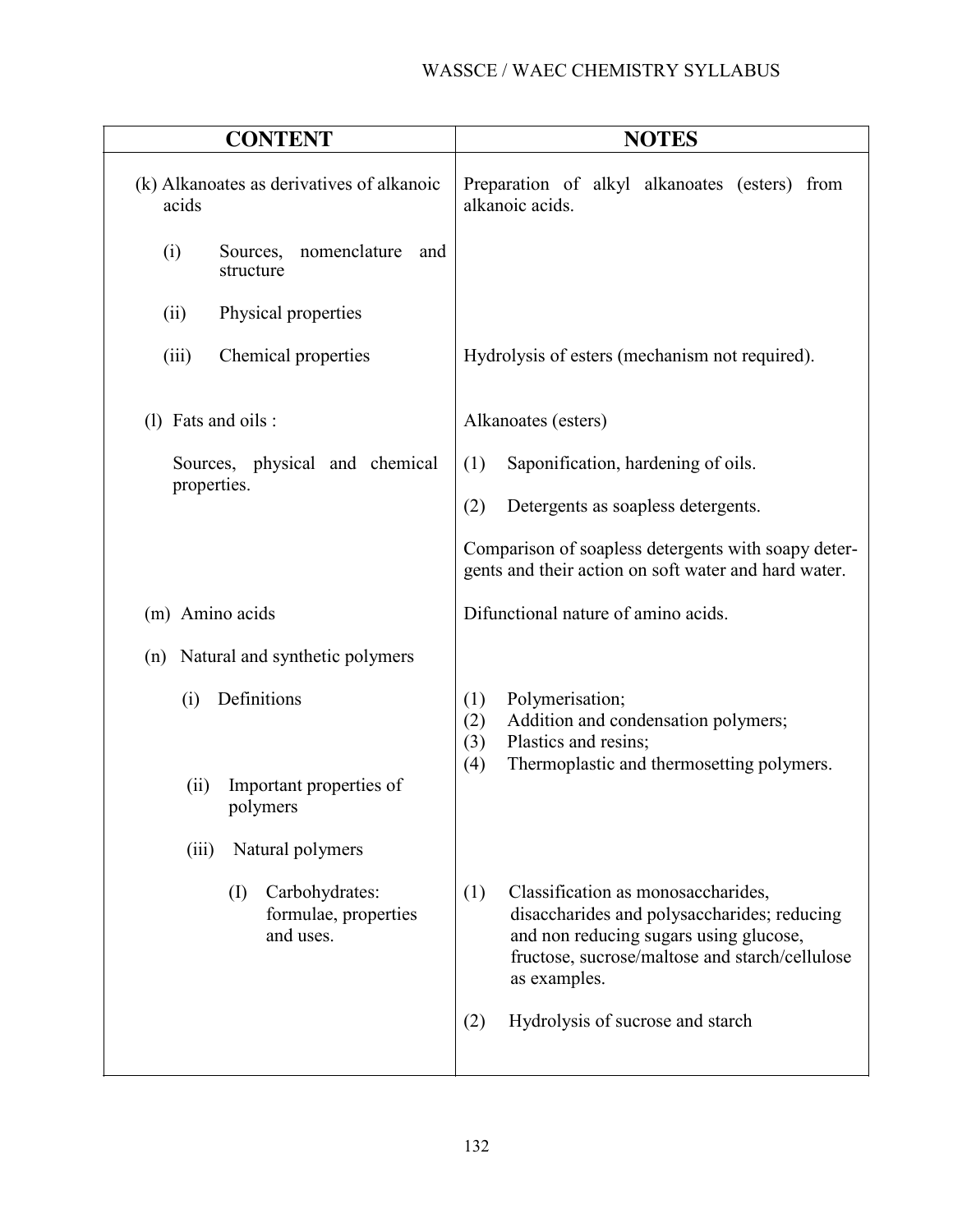| <b>CONTENT</b>                                                                         | <b>NOTES</b>                                                                                                                                                                                                                                                                                                                                           |
|----------------------------------------------------------------------------------------|--------------------------------------------------------------------------------------------------------------------------------------------------------------------------------------------------------------------------------------------------------------------------------------------------------------------------------------------------------|
| (II) Proteins                                                                          | As polymers of amino acid molecules linked<br>(1)<br>by peptide or amide linkage.<br>Hydrolysis<br>(2)<br>Uses in living systems.<br>(3)                                                                                                                                                                                                               |
| (iv) Synthetic polymers                                                                | Classification and preparation based on the<br>monomers and co-polymers                                                                                                                                                                                                                                                                                |
| 12. CHEMISTRY, INDUSTRY<br><b>AND THE ENVIRONMENT</b>                                  |                                                                                                                                                                                                                                                                                                                                                        |
| Chemistry in industry<br>(a)                                                           | (1) Natural resources in candidate's own country<br>(2) Chemical industries in candidate's own country<br>and their corresponding raw materials.<br>Distinction between fine and heavy chemicals.<br>(3) Factors that determine siting of chemical<br>industries.<br>(4) Effect of industries on the community.                                        |
| (b) (i) Extraction of metals:<br>$\rm(I)$<br>Al and Fe;<br>Au or Sn.<br>(II)           | (1) Raw materials, processing, main products, by-<br>products, recycling.<br>(2) Uses of the metals.                                                                                                                                                                                                                                                   |
| (ii) Alloys<br>Pollution<br>(c)<br>Air, water and soil pollution.<br>(d) Biotechnology | Common alloys of Cu, A1, Pb, and Fe and their<br>uses.<br>Sources, effects and control,<br>(1)<br>Greenhouse effect and depletion of the ozone<br>(2)<br>layer,<br>Biodegradable and non-biodegradable<br>(3)<br>pollutants.<br>Food processing, fermentation including production<br>of kenkey/gari, bread and alcoholic beverages e.g.<br>Local gin. |
|                                                                                        |                                                                                                                                                                                                                                                                                                                                                        |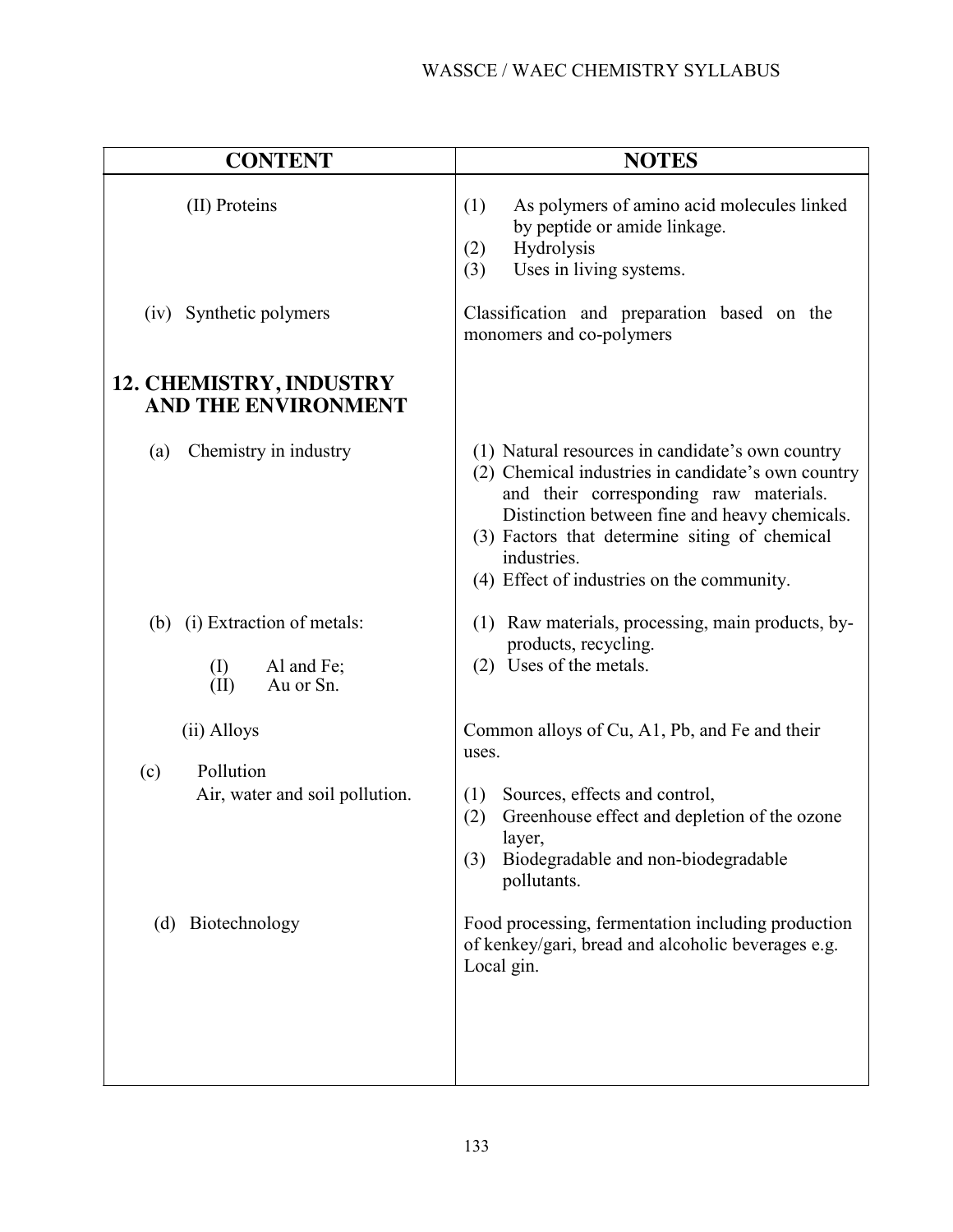## **13. PRACTICALS**

#### **(a) GENERAL SKI[LLS](http://www.larnedu.com/) AND PRINCIPLES**

Candidates will be expected to be familiar with the following skills and principles:

- (i) Measurement of mass and volume;
- (ii) Preparation and dilution of standard solutions;
- (iii) Filtration, recrystallisation and melting point determination;
- (iv) Measurement of heats of neutralisation and solution;
- (v) Determination of pH value of various solutions by colorimetry;
- (vi) Determination of rates of reaction from concentration versus time curves;

## **(b) QUANTITATIVE ANALYSIS**

#### **Acid-base titrations**

The use of standard solutions of acids and alkalis and the indicators methyl orange and phenolphthalein to determine the following:

- (i) The concentrations of acid and alkaline solutions;
- (ii) The molar masses of acids and bases and water of crystallization;
- (iii) The solubility of acids and bases;
- (iv) The percentage purity of acids and bases.

#### **(c) QUALITATIVE ANALYSIS:** No formal scheme of analysis is required.

(i) (a) Characteristic tests of the following cations with dilute  $NaOH(aq)$  and  $NH<sub>3</sub>(aq);$ 

$$
NH_4^+; Ca^{2+}; Pb^{2+}; Cu^{2+}, Fe^{2+}; Fe^{3+}; Al^{3+}; and Zn^{2+}
$$

(b) Confirmatory tests for the above cations.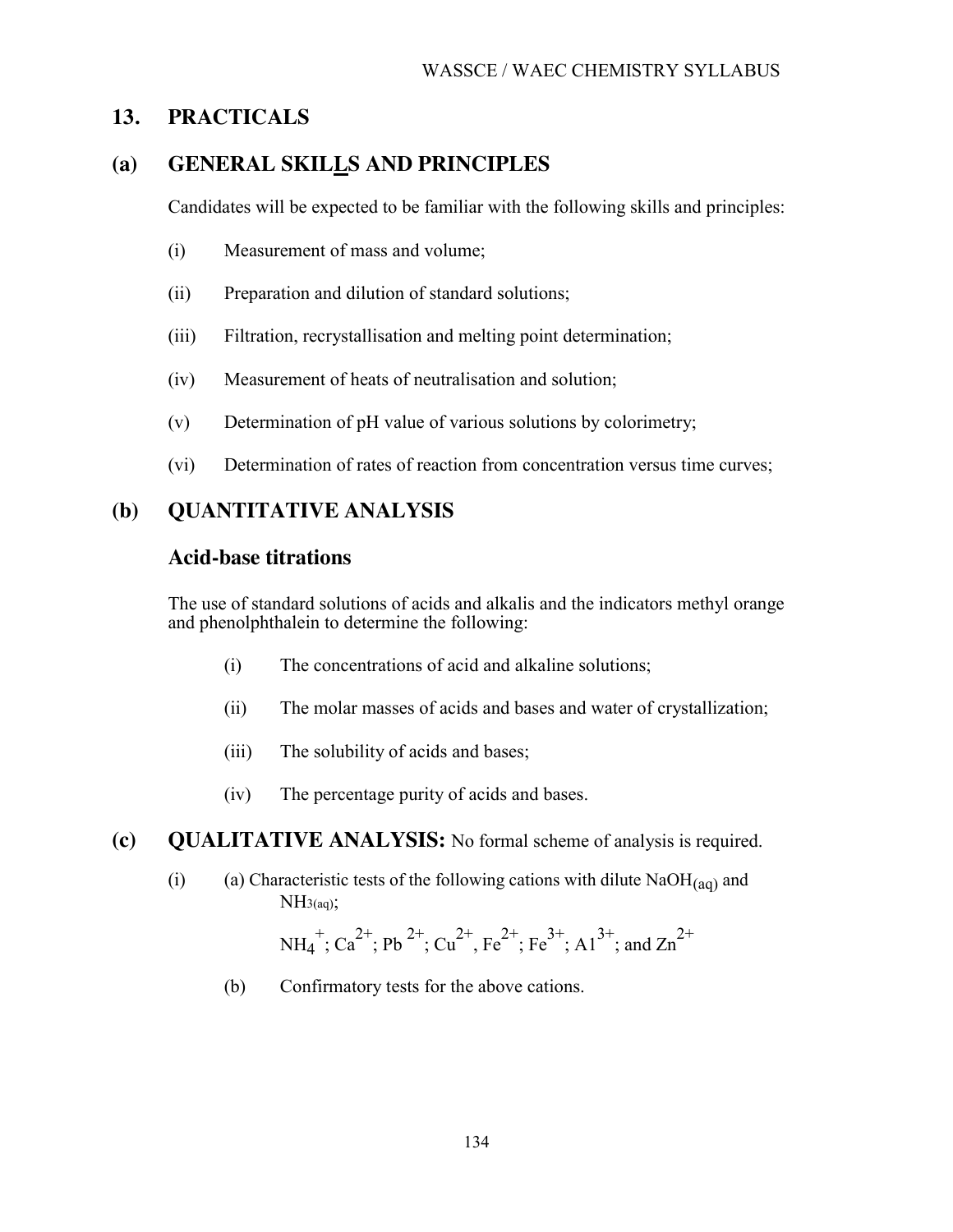(ii) (a) Characteristic reaction of dilute HC1 on solids or aqueous solutions and conc.  $H_2SO_4$  on solid samples of the following:

$$
CI^{\overline{.}}; SO_3^{2\overline{.}}; CO_3^{2\overline{.}}; NO_3; SO_4^{2\overline{.}};
$$

- (b) Confirmatory tests for the above anions
- (iii) Comparative study of the halogens; displacement reactions.
- (iv) Characteristic test for the following gases:

 $H_2$ ; NH<sub>3</sub>; CO<sub>2</sub>; HC1 and SO<sub>2</sub>

(v) Characteristic test tube reactions of the functional groups in the following simple organic compounds: Alkenes; alkanols; alkanoic acids, sugars (using Fehling's and Benedict's solutions only); starch (iodine test only) and proteins (using the Ninhydrin test, Xanthoproteic test, Biuret test and Millon's test only).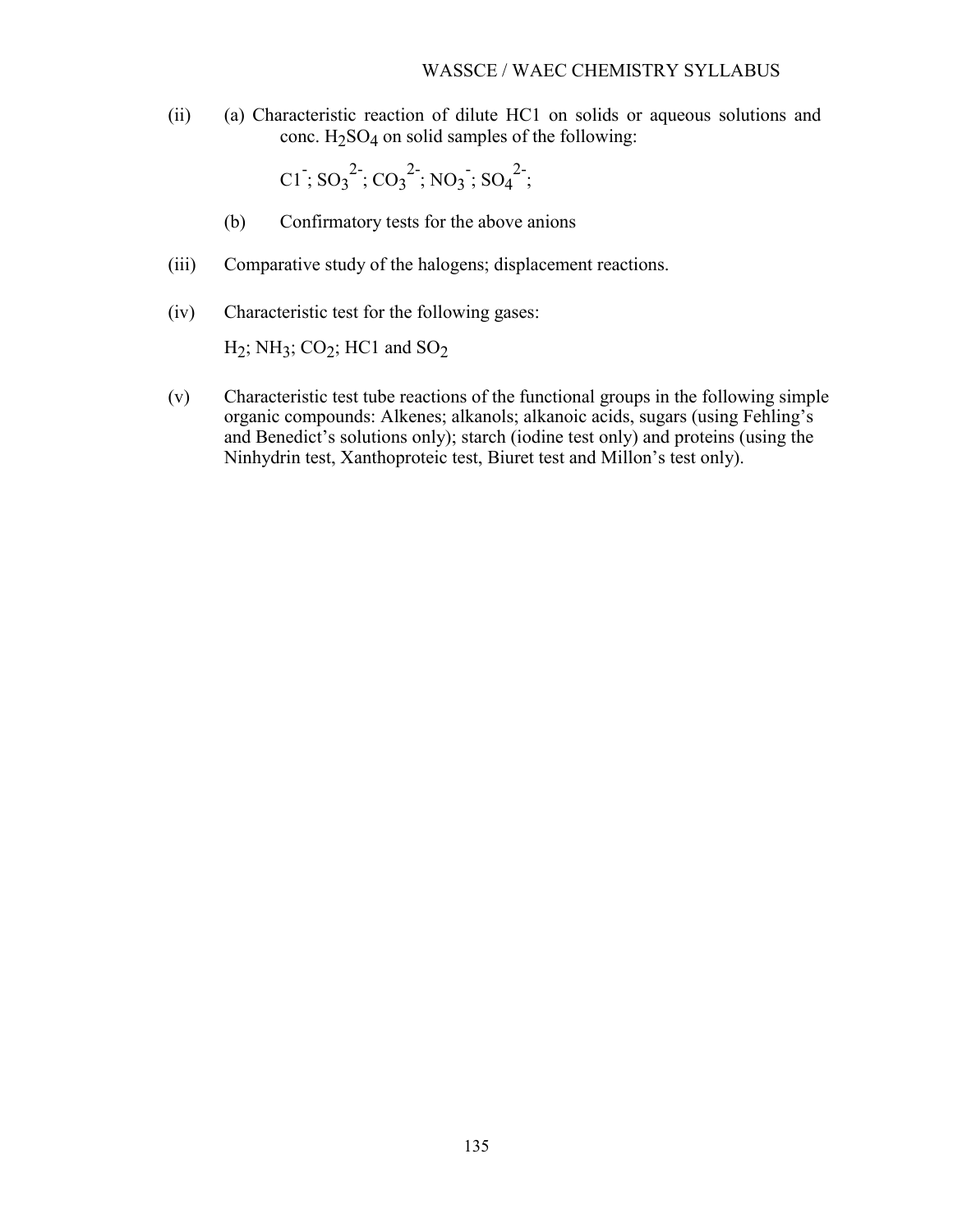## **SECTION 'B' (FOR CANDIDATES IN GHANA)**

| <b>CONTENT</b>                                                                                                  | <b>NOTES</b>                                                                                                                                                                        |
|-----------------------------------------------------------------------------------------------------------------|-------------------------------------------------------------------------------------------------------------------------------------------------------------------------------------|
| <b>1. STRUCTURE OF THE ATOM</b>                                                                                 |                                                                                                                                                                                     |
| Elementary treatment of mass<br>spectrometry.                                                                   | Qualitative knowledge of the principles and<br>operations of the mass spectrometer, spectra<br>and their use in determining isotopes, relative<br>atomic and molecular masses only. |
| PERIODIC CHEMISTRY                                                                                              |                                                                                                                                                                                     |
| (a) Periodicity of the elements                                                                                 | Periodic properties should include atomisation<br>energy.                                                                                                                           |
| (b) Periodic gradation of the elements in<br>the second period and of Na, Mg, A1<br>and Si in the third period. | Differences and similarities between the<br>(1)<br>properties of elements in the second and<br>third periods should be stated.                                                      |
|                                                                                                                 | Tendency of compounds to decompose<br>(2)<br>on heating to give compounds of more<br>stable structures.                                                                             |
| Periodic gradation of elements<br>(c)<br>1n<br>group VII (i.e halogens)                                         | Inter-atomic bond energies;<br>(1)                                                                                                                                                  |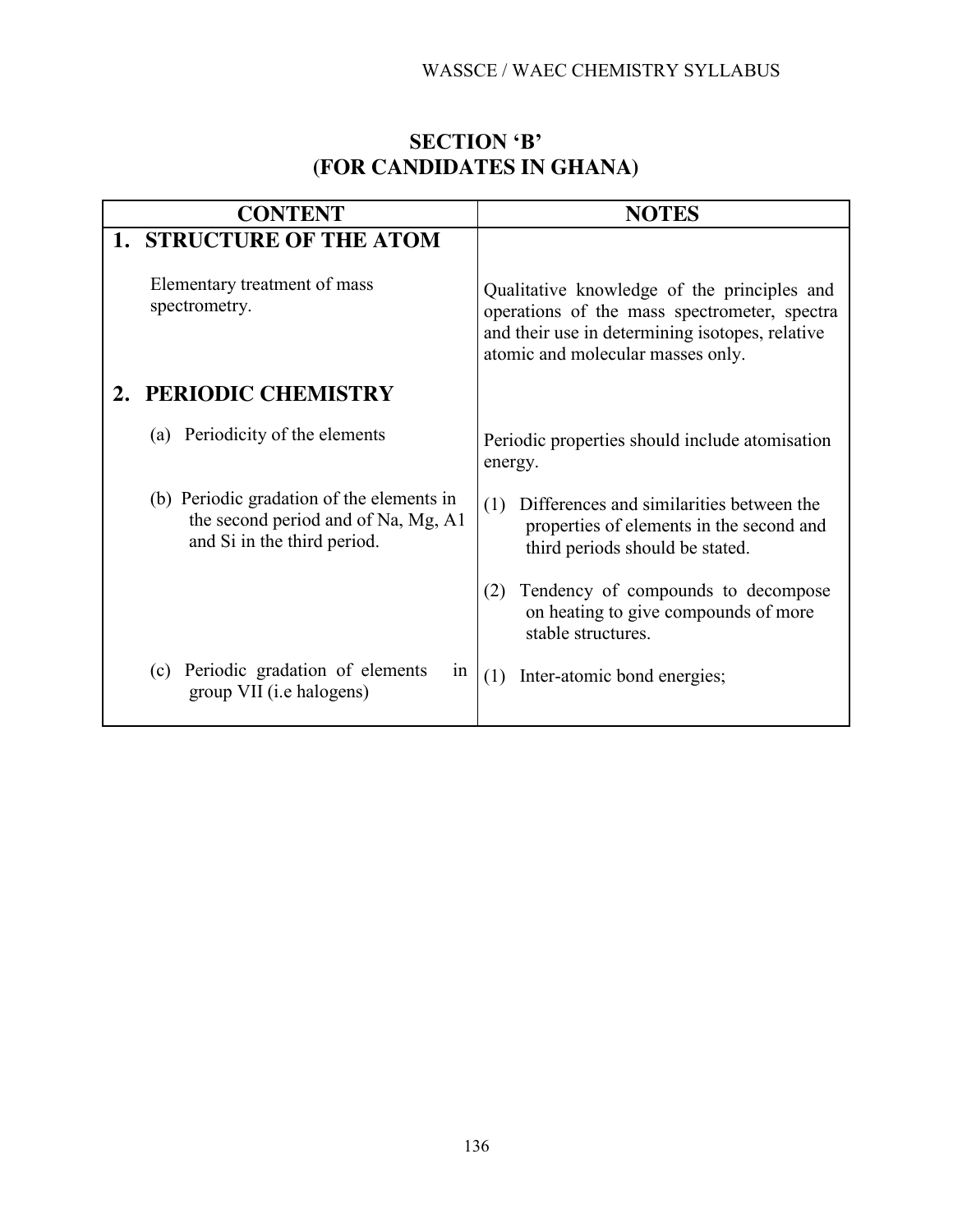|     | <b>CONTENT</b>                              | <b>NOTES</b>                                                                                                                                                                                                                               |
|-----|---------------------------------------------|--------------------------------------------------------------------------------------------------------------------------------------------------------------------------------------------------------------------------------------------|
|     |                                             | Variable oxidation states for $F_2$ , Br <sub>2</sub> & I <sub>2</sub> ;<br>(2)                                                                                                                                                            |
|     |                                             | Reaction of $F_2$ Br <sub>2</sub> and I <sub>2</sub> with water and<br>(3)<br>alkali (balanced equations required);                                                                                                                        |
|     |                                             | Comparison of $PK_a$ values<br>(4)<br>(acid strengths) of the hydrogen halides.                                                                                                                                                            |
|     | (d) Elements of the first transition series | Chemical reactivity of the metals with air,<br>water, acids and comparison with s-block<br>elements.                                                                                                                                       |
| 3.  | <b>BONDING</b>                              |                                                                                                                                                                                                                                            |
| (a) | Ionic bonding                               |                                                                                                                                                                                                                                            |
|     | Factors influencing its formation<br>(i)    | Factors should include lattice energy.<br>Influence of ionic charge and ionic size (charge<br>density) on lattice energy and on properties of<br>ionic compounds.                                                                          |
|     | Covalent bonding:<br>(ii)<br>polarization   | Concept of polarizing power and<br>(1)<br>polarizability of ions.                                                                                                                                                                          |
|     |                                             | Polarization effects should be explained<br>(2)<br>in terms of ionic radius and charge and<br>that it introduces covalent character.<br>Examples of binary compounds only<br>(e.g. $A1Cl_3$ , BeC1 <sub>2</sub> ) should be used.          |
|     | (b) Hybridization                           | Hybridization as mixing of orbitals:<br>$\frac{3}{2}$<br>(1)<br>sp, sp and sp hybrid orbitals.                                                                                                                                             |
|     | Covalent bonding<br>(i)                     | Overlap of orbitals-sigma bonds as head-<br>(2)<br>on overlap and pi bonds as sideways<br>overlap.                                                                                                                                         |
|     | Shapes of molecules.<br>(i)                 | Simple treatment of shapes of molecules<br>using electron repulsion in hybrid<br>orbitals leading to structure and<br>displayed formulae. Treatment should be<br>limited to the following molecules only:<br>$BC13, C2H2, BeC12, and C2H4$ |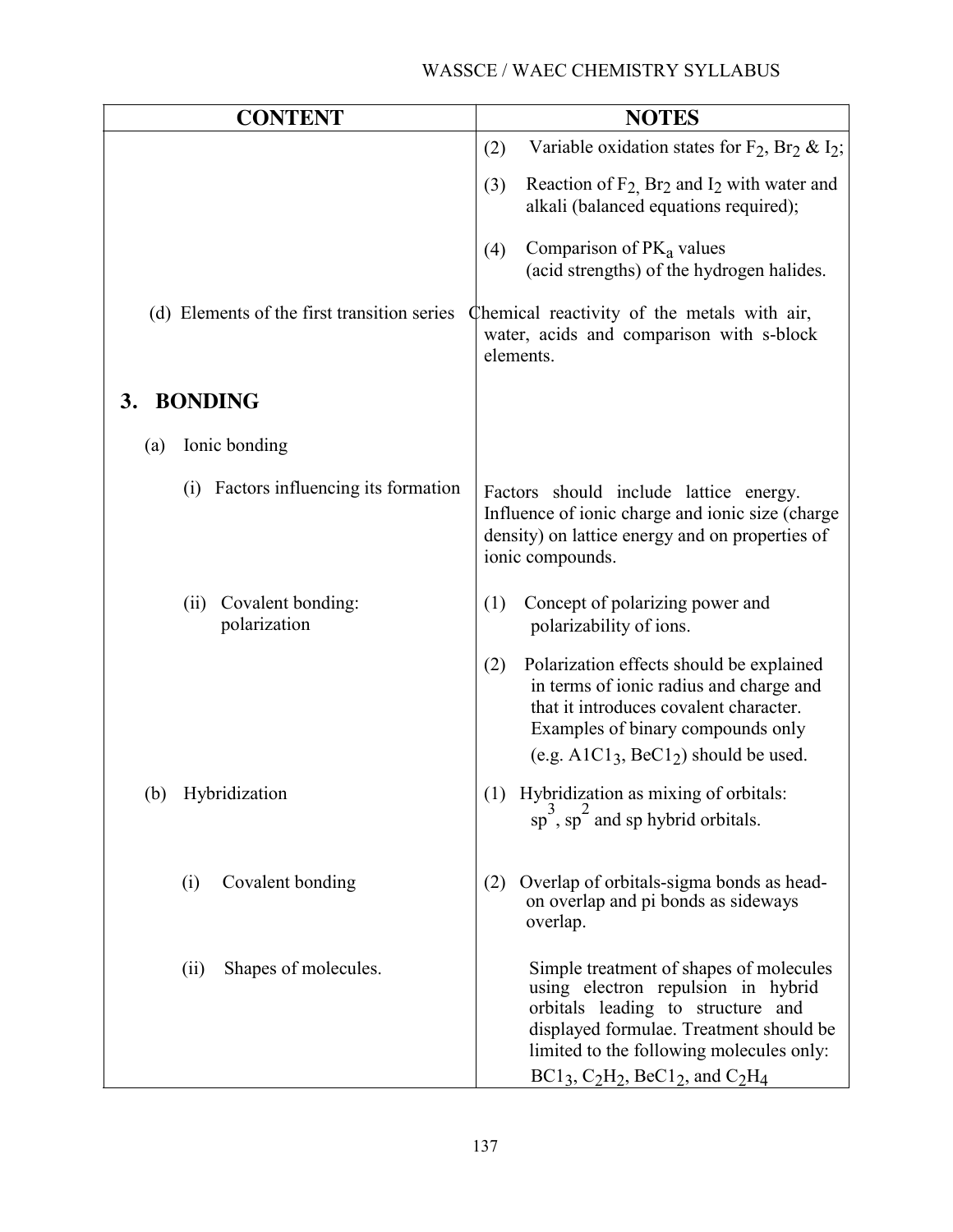| <b>CONTENT</b>                                                                              | <b>NOTES</b>                                                                                                                                                                               |
|---------------------------------------------------------------------------------------------|--------------------------------------------------------------------------------------------------------------------------------------------------------------------------------------------|
| Inter molecular bonding<br>(c)                                                              | Discussion of factors influencing strength of                                                                                                                                              |
| (i) van der Waal's forces                                                                   | inter atomic forces should be related to the                                                                                                                                               |
|                                                                                             | density of element(s) and compound(s)                                                                                                                                                      |
| (ii) Hydrogen bonding                                                                       | Variation in the boiling points should include                                                                                                                                             |
|                                                                                             | compounds such as $H_2Se$ , $H_2Te$ .                                                                                                                                                      |
|                                                                                             |                                                                                                                                                                                            |
| <b>4. SOLUTIONS</b>                                                                         | Preparationofdilutesolutionsfrom<br>concentrated solutions of known density and<br>percentage composition $(w/v, w/w)$ .                                                                   |
|                                                                                             |                                                                                                                                                                                            |
| <b>STATES OF MATTER</b><br>5.                                                               |                                                                                                                                                                                            |
| (a) Gases                                                                                   | Derivation of PV= nRT required.                                                                                                                                                            |
| (b) Structures, properties and uses of<br>diamond and graphite                              | Structures dependent on hybridisation of<br>carbon.                                                                                                                                        |
| <b>6. ENERGY AND ENERGY</b><br><b>CHANGES</b>                                               |                                                                                                                                                                                            |
| (a) Energy changes in physical and<br>chemical processes                                    | (1) Definition and understanding of the<br>meaning of the energy terms:<br>surroundings, open and closed systems.<br>(2) Energy cycles.                                                    |
| definition<br>(b)<br>Description,<br>and<br>illustrations of energy changes and<br>effects. | (1) Definition of enthalpies of hydration,<br>atomisation, sublimation and lattice<br>energy will be required.<br>(2) Description of indirect methods of<br>measurement of energy changes. |
| Hess' law                                                                                   | (1) Use of different cycles to illustrate Hess'<br>Law.<br>Simple calculations using chemical<br>(2)<br>equations, energy cycles or diagrams<br>with given energy changes.                 |
| <b>Bond Energy</b><br>(d)                                                                   | (1) Bond energy as an average value.<br>(2) Bond energy in covalent molecules and<br>its use in assessment of bond strength,<br>energy content and enthalpy of reaction.                   |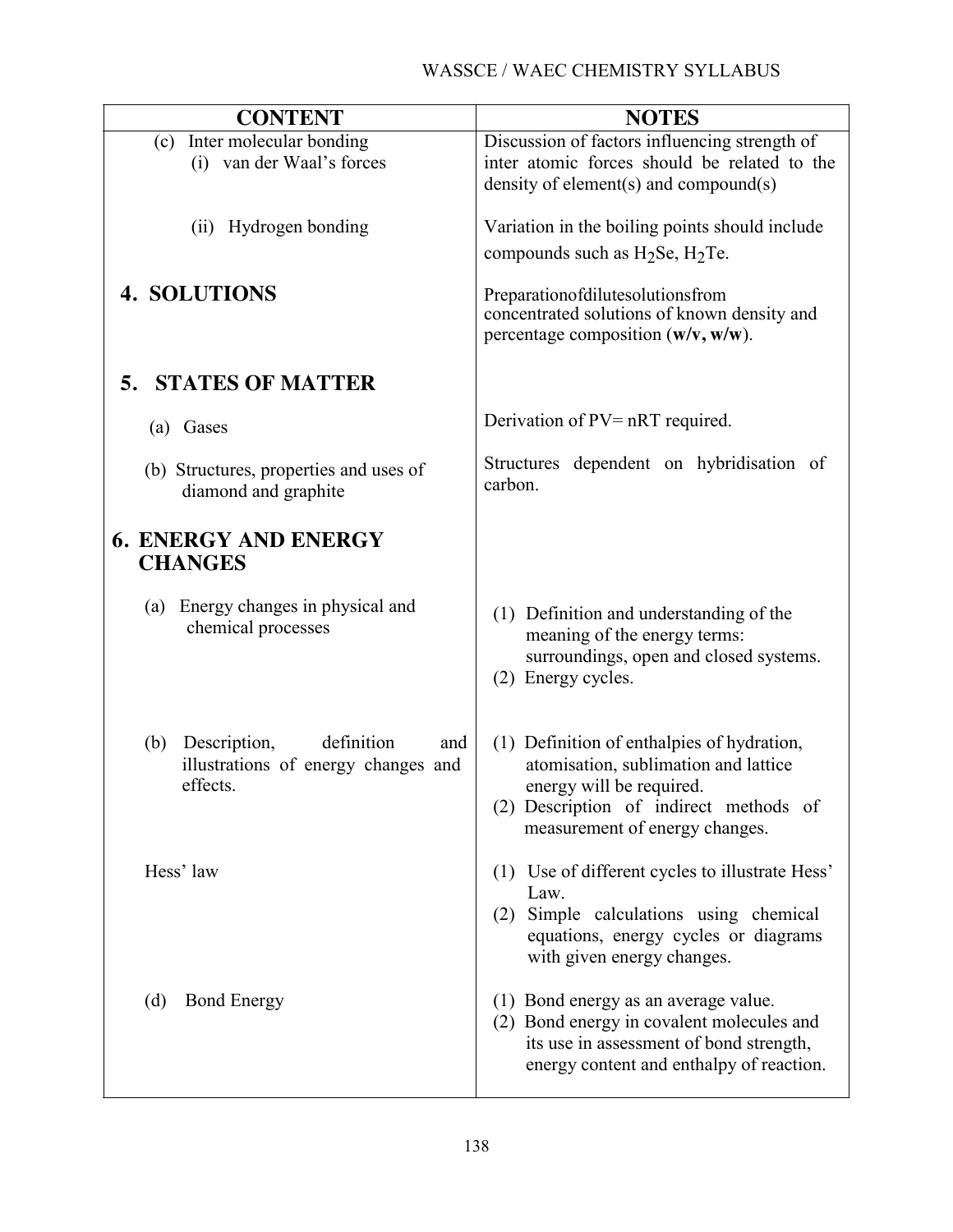| <b>CONTENT</b>                                                    | <b>NOTES</b>                                                                                                                                                                                                       |
|-------------------------------------------------------------------|--------------------------------------------------------------------------------------------------------------------------------------------------------------------------------------------------------------------|
| 7. ACIDS; BASES AND SALTS                                         |                                                                                                                                                                                                                    |
| (a) Definitions of acids and bases                                | (1) Bronsted-Lowry and Lewis concept of<br>acids and bases.<br>(2) Conjugate acid-base pair concept in<br>terms of equilibrium.                                                                                    |
| pH and pOH<br>(b)                                                 | $(1)$ pOH as a measure of alkalinity (and<br>acidity).<br>(2) Calculation of $[H^+]$ , [OH] and the<br>corresponding pH and pOH of given<br>solutions.                                                             |
| (c) Weak acids and weak bases                                     | $K_a$ , p $K_a$ and $K_b$ , p $K_b$ as measurements<br>(1)<br>ofacidandbasicstrengths<br>respectively.                                                                                                             |
|                                                                   | Calculations involving $K_a$ , p $K_a$ and $K_b$ ,<br>$pK_h$ .                                                                                                                                                     |
| <b>Buffer solutions</b><br>(d)                                    | Qualitative definition.<br>Examples of buffers from the laboratory and in<br>living systems.                                                                                                                       |
| Acid/base titrations<br>(e)                                       | Use of titrimetric means to determine the<br>composition of a mixture of $CO_3^2$ and HCO <sub>3</sub><br>by double indicator method.                                                                              |
| <b>SOLUBILITY OF</b><br>8.<br><b>SUBSTANCES</b>                   |                                                                                                                                                                                                                    |
| Dissolution of ionic and covalent<br>compounds.                   | Expression of solubility in $g \, dm^{-3}$                                                                                                                                                                         |
|                                                                   | Dissolution in terms of the destruction of<br>forces holding units together e.g., balance<br>between lattice energy and solvation energy in<br>ionic compounds and van der Waal's forces in<br>covalent compounds. |
| 9.<br><b>RATES OF REACTIONS AND</b><br><b>EQUILIBRIUM SYSTEMS</b> |                                                                                                                                                                                                                    |
| (a) Order of reaction.                                            | (1) Deduction of order and hence rate from<br>experimental data.                                                                                                                                                   |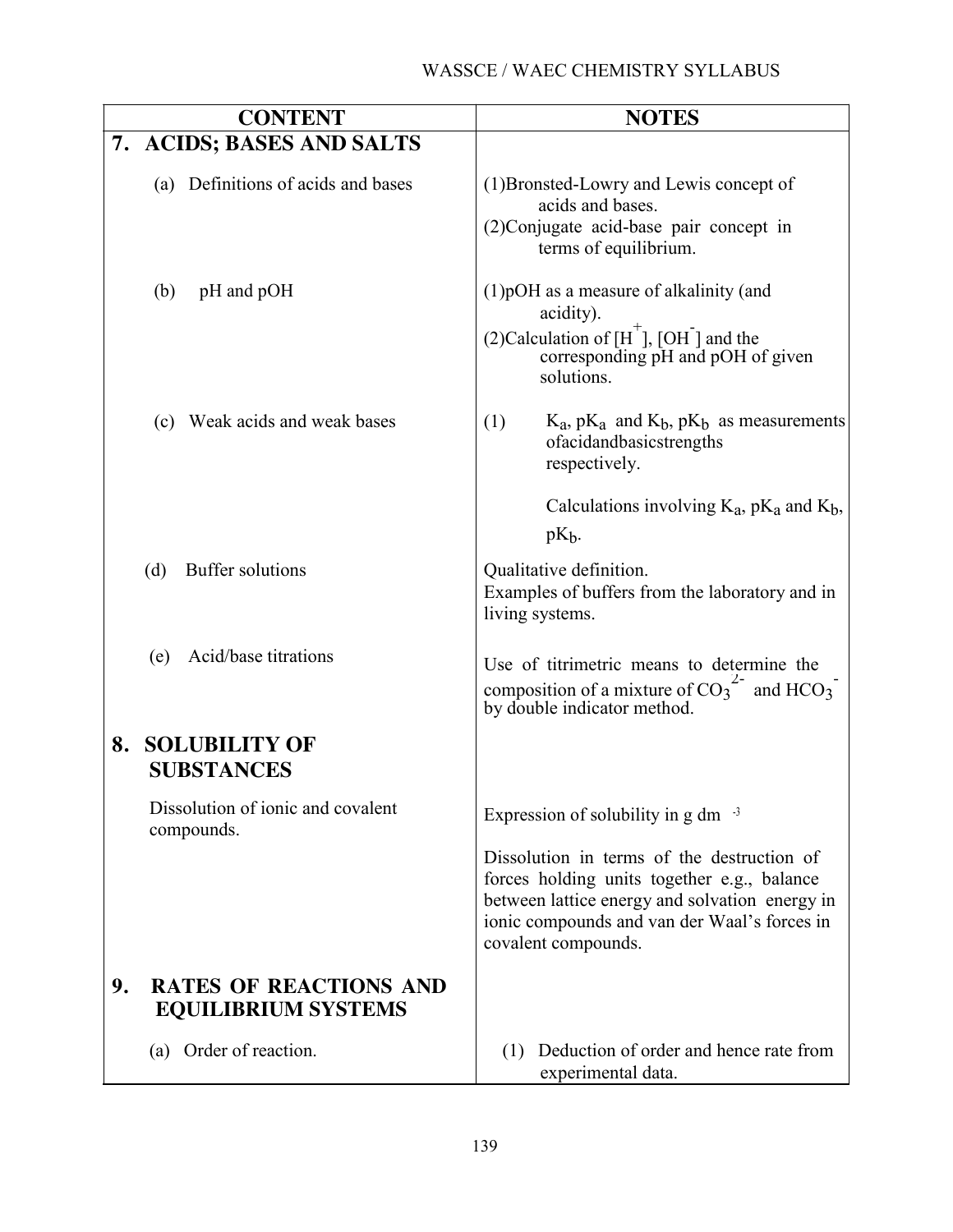| <b>CONTENT</b>                                              | <b>NOTES</b>                                                                                                                                 |
|-------------------------------------------------------------|----------------------------------------------------------------------------------------------------------------------------------------------|
|                                                             | Simple relation between rates and<br>(2)<br>concentration of first order and second<br>order reactions.<br>General rate law equation.<br>(3) |
| (b) Equilibrium law of mass action.                         | Mathematical expression of K.<br>(1)                                                                                                         |
|                                                             | Relationship between $K_p$<br>and $K_c$ ;<br>(2)<br>calculation of $K_p$ and $K_c$ from given set of<br>data.                                |
| <b>REDOX REACTIONS</b><br>10.                               |                                                                                                                                              |
| Redox titrations                                            | Use in solving analytical problems.<br>(1)                                                                                                   |
|                                                             | Exercises should be limited to the<br>(2)<br>following systems:<br>Acidic KMnO <sub>4</sub> versus Fe <sup>2+</sup> <sub>(aq)</sub> ;<br>(i) |
|                                                             | (ii) Acidic KMnO <sub>4</sub> versus $C_2O_{4}$ (aq); (iii)<br>$I_2/KI_{(aq)}$ versus $S_2O_3^{2}$ <sup>-</sup> (aq).                        |
| <b>CHEMISTRY</b><br>11.<br>OF<br><b>CARBON COMPOUNDS</b>    |                                                                                                                                              |
| Classification and nomenclature.<br>(a)                     | (1) Broad classification to include heterocyclic<br>compounds.                                                                               |
|                                                             | (2) Nomenclature should include amides,<br>anhydrides and alkanoyl halides.                                                                  |
| Separation and purification<br>(b)                          | Other methods should include solvent<br>extraction and melting point determination.                                                          |
| Determination of empirical and<br>(c)<br>molecular formulae | Outline of steps in the following:<br>Detection of N, S and the halogens<br>(i)<br>Estimation of C, H and O.<br>(ii)                         |
| Reactivity of organic compounds<br>(d)                      | (1) Inductive effect and mesomeric effect.                                                                                                   |
|                                                             | (2) Resonance should be illustrated with the<br>ethanoate and nitro groups too.                                                              |
|                                                             | (3) Nucleophiles, electrophiles, free radicals<br>and ions.                                                                                  |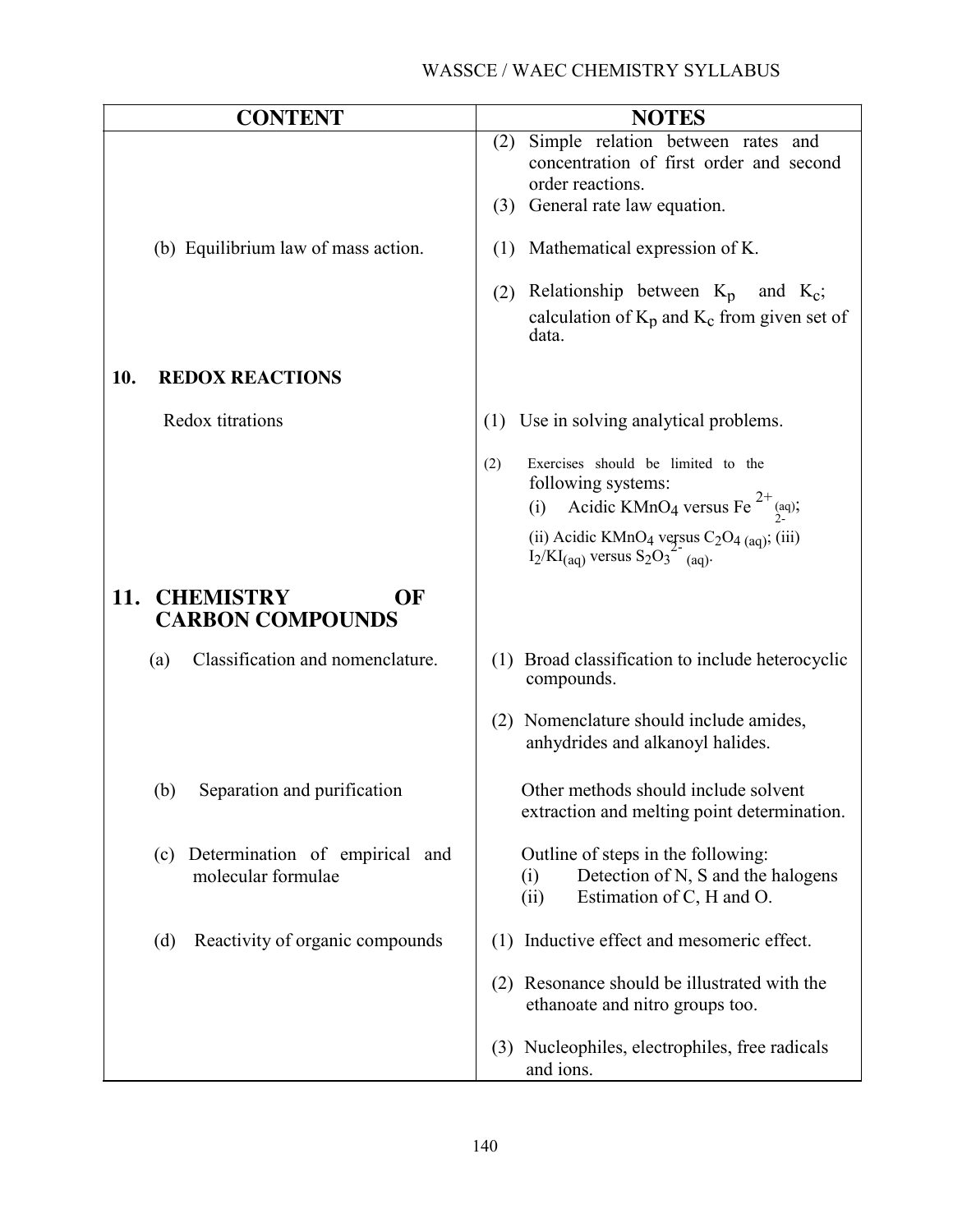|     | <b>CONTENT</b>                                 | <b>NOTES</b>                                                                                                                                                                  |
|-----|------------------------------------------------|-------------------------------------------------------------------------------------------------------------------------------------------------------------------------------|
| (e) | Alkanes                                        | Halogenation – free radical mechanism                                                                                                                                         |
| (f) | Alkenes: Sources and properties.               | (1) Industrial manufacture                                                                                                                                                    |
|     |                                                | Mechanism of reaction illustrated with<br>(2)<br>hydrogen halides e.g. HBr.                                                                                                   |
|     | (g) Alkynes: Sources and uses:                 | Relative molar enthalpies of combustion of<br>ethene and ethyne.                                                                                                              |
| (h) | Benzene: Structure and properties              | Uses of hexachlorocyclohexane and benzene<br>hexachloride.                                                                                                                    |
| (i) | Alkanols                                       |                                                                                                                                                                               |
|     | Sources, nomenclature and<br>(i)<br>structure  | Preparation by the hydrolysis of haloalkanes.                                                                                                                                 |
|     | (ii) Chemical properties                       | Reaction with $(NH_4)_2$ [Ce(NO <sub>3</sub> ) <sub>6</sub> ]/HNO <sub>3(aq)</sub>                                                                                            |
|     | (iii) Laboratory test                          | with $(NH_4)_2[Ce(NO_3)_6]/HNO_{3(aq)}$<br>Reaction<br>$I_2/NaOH$ <sub>(aq)</sub> for CH <sub>3</sub> CH(OH) – R group.                                                       |
| (i) | Alkanoic acid derivatives                      | Study of amides included. i.e. Sources,<br>physical properties, chemical<br>preparation,<br>properties (e.g. hydrolysis and laboratory tests<br>for amides (using warm NaOH). |
| (k) | Carbohydrates                                  | Structure of glucose, sucrose and starch.                                                                                                                                     |
| (1) | Proteins                                       | Formation.                                                                                                                                                                    |
|     | 12. CHEMISTRY, INDUSTRY AND<br>THE ENVIRONMENT |                                                                                                                                                                               |
| (a) | Conservation                                   | Resource management                                                                                                                                                           |
| (b) | Biotechnology                                  | (1) Waste recycling e.g. production of<br>fertilizer and of methane as a source of<br>fuel.                                                                                   |
|     |                                                | Production of drugs using micro-<br>(2)<br>organisms                                                                                                                          |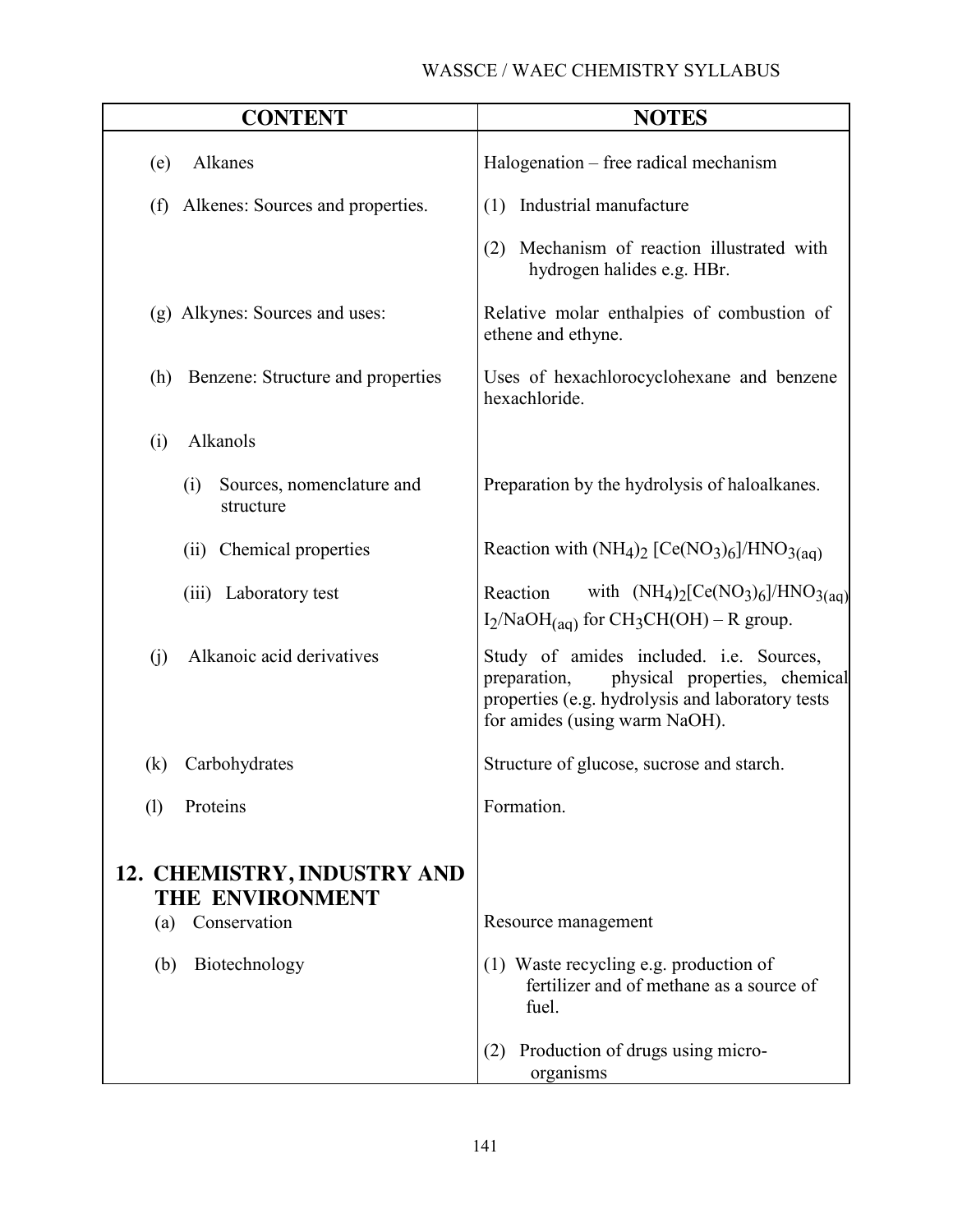|     | <b>CONTENT</b>                | <b>NOTES</b>                                                                                                                                                                                       |
|-----|-------------------------------|----------------------------------------------------------------------------------------------------------------------------------------------------------------------------------------------------|
|     | 13. PRACTICALS                |                                                                                                                                                                                                    |
| (a) | General skills and principles | Determination of equilibrium<br>constants for<br>simple systems.                                                                                                                                   |
| (b) | Acid-base titrations          | Analysis of $Na2CO3/NaHCO3$<br>mixture by<br>double indicator method.                                                                                                                              |
|     |                               | Stoichiometry of reactions.                                                                                                                                                                        |
| (c) | Redox titrations              | Titrations of the following systems to solve<br>analytical problems:                                                                                                                               |
|     |                               | Acidic MnO <sub>4</sub> versus Fe <sup>2+</sup><br>Acidic MnO <sub>4</sub> versus C <sub>2</sub> O <sub>4</sub> <sup>2-</sup><br>(1)<br>(2)<br>I <sub>2</sub> /KI versus $S_2O_3^2$<br>(3)         |
| (d) | <b>Qualitative Analysis</b>   | (1)<br>Characteristic tests for cations using<br>$H_2S(g)$<br>Confirmatory test for Na <sup>T</sup><br>(2)<br>Tests for Br and I<br>(3)<br>(4)<br>Characteristic test tube reactions of<br>amides. |

## **SECTION C**

# **(FOR CANDIDATES IN NIGERIA, SIERRA-LEONE AND THE GAMBIA)**

| <b>CONTENT</b>      | <b>NOTES</b>                                                                        |
|---------------------|-------------------------------------------------------------------------------------|
| 1. BONDING          |                                                                                     |
| Shapes of molecules | The shapes of the following molecules should<br>also be treated:<br>$H_2$ and $O_2$ |
| 2. STATES OF MATTER |                                                                                     |
| The Gas Laws        | Statement of Gay Lussac's Law and<br>calculations based on the law.                 |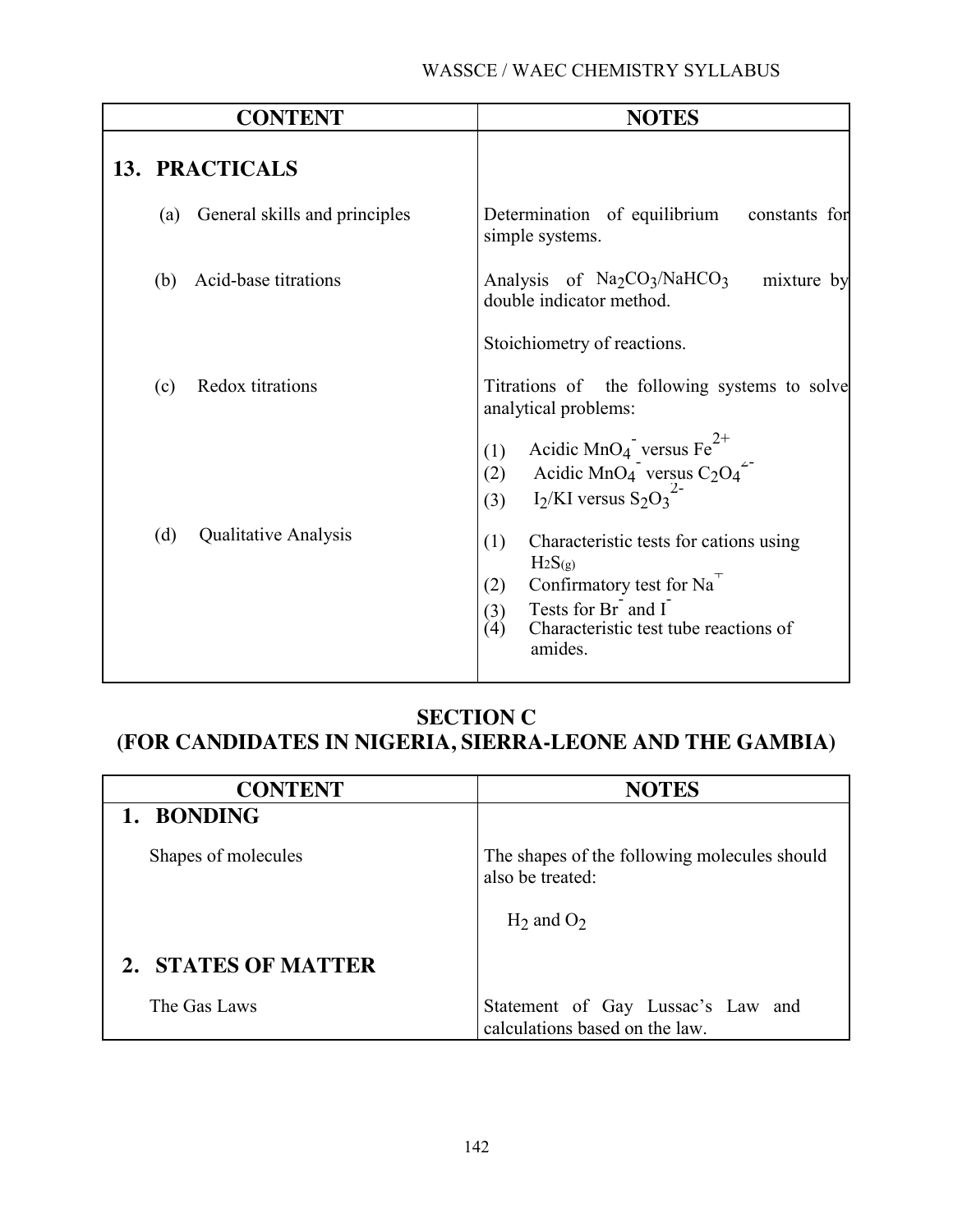|    |                                                   |             | <b>CONTENT</b>                                                                       |                 | <b>NOTES</b>                                                                                                                                                        |
|----|---------------------------------------------------|-------------|--------------------------------------------------------------------------------------|-----------------|---------------------------------------------------------------------------------------------------------------------------------------------------------------------|
|    |                                                   |             | 3. ENERGY AND ENERGY CHANGES                                                         |                 |                                                                                                                                                                     |
|    | Enthalpies of reaction                            |             |                                                                                      |                 | Measurement of the enthalpy of combustion<br>(in outline) by calorimetry                                                                                            |
|    |                                                   |             | 4. ACIDS, BASES AND SALTS                                                            |                 |                                                                                                                                                                     |
|    |                                                   |             | (a) Methods of preparation of simple salts                                           |                 |                                                                                                                                                                     |
|    |                                                   |             | (b) Deliquescent, Efflorescent and<br>hygroscopic substances.                        | emphasized.     | The use of deliquescent and hygroscopic<br>substances as drying agents should be                                                                                    |
| 5. |                                                   |             | <b>REDOX REACTIONS</b>                                                               |                 |                                                                                                                                                                     |
|    | (a)                                               | solutions   | Electrolysis of molten/fused salts and Electrolysis of the following solutions       | and $CuCl2(aq)$ | should also be carried out: $NaOH(aq)$ KI(aq)                                                                                                                       |
| 6. | <b>CHEMISTRY</b><br>OF<br><b>CARBON COMPOUNDS</b> |             |                                                                                      |                 |                                                                                                                                                                     |
|    | (a)                                               |             | Allotropes of carbon other than<br>diamond and graphite                              | (2)             | (1) Structures, properties and uses.<br>The uses of the allotropes should be<br>correlated with their properties and<br>structures.<br>(3) Combustion of allotropes |
|    | (b)                                               | Coal:       |                                                                                      |                 |                                                                                                                                                                     |
|    |                                                   | (i)         | Different types                                                                      |                 |                                                                                                                                                                     |
|    |                                                   |             | (ii) Destructive distillation of coal peat and lignite.<br>and uses of the products. |                 | Different types should include anthracite,                                                                                                                          |
|    |                                                   | (c) Coke    |                                                                                      |                 |                                                                                                                                                                     |
|    |                                                   | (i)<br>(ii) | Gasefication and uses<br>Manufacture of synthetic gas and<br>uses.                   |                 |                                                                                                                                                                     |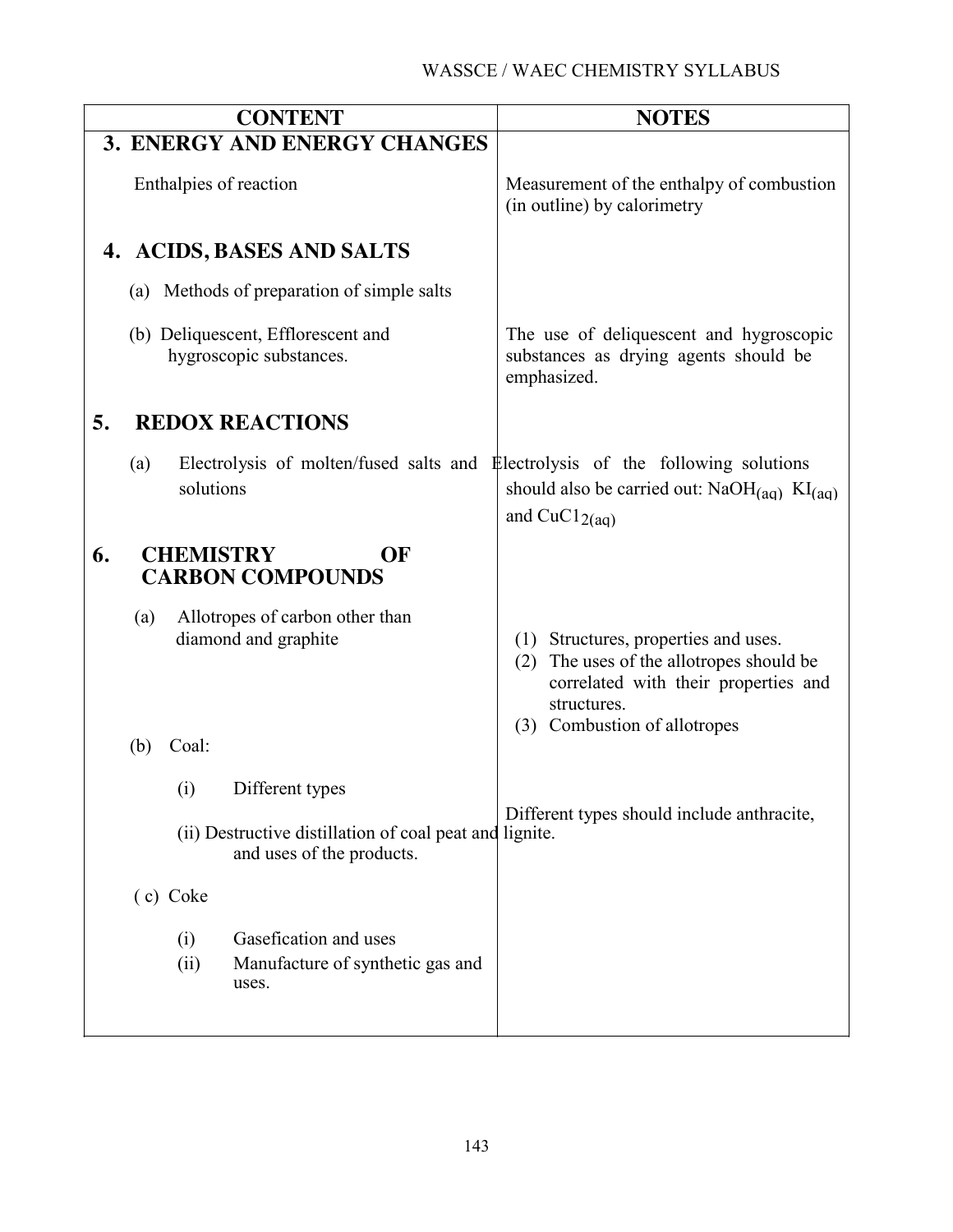|                  | <b>CONTENT</b>                                                                                             | <b>NOTES</b>                                                                           |
|------------------|------------------------------------------------------------------------------------------------------------|----------------------------------------------------------------------------------------|
|                  | (d) Oxides of carbon                                                                                       |                                                                                        |
|                  | Carbon (IV) oxide: uses<br>(i)<br>(ii) Carbon (II) oxide: properties and uses                              |                                                                                        |
|                  | (e) Alkynes – Chemical properties                                                                          | Tests to distinguish between alkanes,<br>alkenes and alkynes.                          |
|                  | (f) Benzene: Uses                                                                                          |                                                                                        |
| (g)              | Alkanols                                                                                                   | Recognition of the structures of mono-, di-<br>and triols,                             |
| (h)              | Alkanoic acids                                                                                             | Recognition of mono and dioic acids.                                                   |
| 7.<br><b>NON</b> | <b>METALS</b><br><b>AND</b><br><b>THEIR COMPOUNDS</b>                                                      |                                                                                        |
| (a)              | Oxygen:                                                                                                    |                                                                                        |
|                  | Laboratory and Industrial preparation,<br>(i)                                                              |                                                                                        |
|                  | (ii) Properties and uses;                                                                                  |                                                                                        |
|                  | (iii) Binary Compounds of oxygen: Acidic<br>oxides, basic oxides, amphoteric<br>oxides and neutral oxides. |                                                                                        |
|                  | (b) Water and solution                                                                                     | Test for water will be required.                                                       |
|                  | Composition of water<br>(i)                                                                                | Reference should be made to the electrolysis<br>of acidulated water                    |
|                  | Water as a solvent<br>(ii)                                                                                 |                                                                                        |
|                  | (iii) Hardness of water: causes and<br>methods of removing it.                                             | (1)<br>Advantages and disadvantages of hard<br>water and soft water.                   |
|                  | (iv) Treatment of water for town supply                                                                    | (2)<br>Experiments to compare the degree of<br>hardness in different samples of water. |
|                  |                                                                                                            |                                                                                        |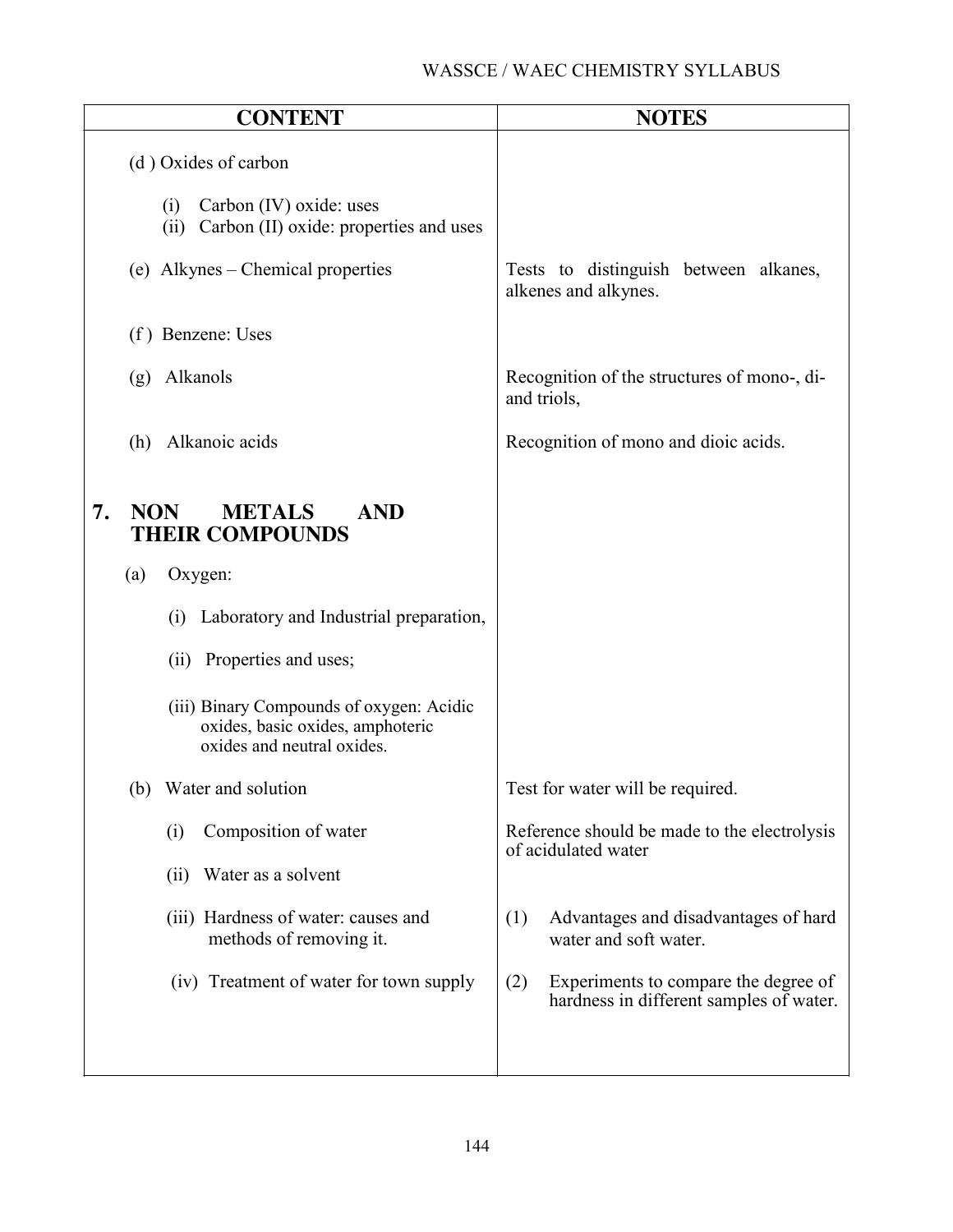| <b>CONTENT</b>                                                                                        | <b>NOTES</b>                                                                                            |  |
|-------------------------------------------------------------------------------------------------------|---------------------------------------------------------------------------------------------------------|--|
| Halogens:<br>(c)                                                                                      |                                                                                                         |  |
| Chlorine: Laboratory preparation,<br>(i)<br>properties and reactions                                  |                                                                                                         |  |
| (iii)<br>Uses of halogen compounds                                                                    | Uses should include silver halide in<br>photography and sodium oxochlorate (I) as a<br>bleaching agent. |  |
| (d)<br>Nitrogen                                                                                       |                                                                                                         |  |
| Preparation and properties<br>(i)<br>Uses of nitrogen<br>(ii)<br>Compounds of nitrogen<br>(iii)       | Both laboratory and industrial preparations<br>from liquefied air are required.                         |  |
| Ammonia - Industrial<br>(I)<br>preparation and uses.                                                  |                                                                                                         |  |
| Trioxonitrate (V) acid -<br>(II)<br>Laboratory preparation,<br>reactions and uses.                    |                                                                                                         |  |
| (III) Trioxonitrate (V) salts                                                                         | Action of heat will be required.                                                                        |  |
| Sulphur<br>(e)<br>Allotropes and uses<br>(i)<br>Compounds of sulphur<br>(ii)<br>Sulphides<br>$\rm(I)$ |                                                                                                         |  |
| (II) Trioxosulphate (IV) acid and its<br>salts.                                                       |                                                                                                         |  |
| (III) Tetraoxosulphate (VI) acid-<br>Industrial preparation, reactions<br>and uses.                   | For industrial preparation, only the Contact<br>Process should be discussed.                            |  |
| (f)<br>The noble gases $-$ properties and<br>uses.                                                    |                                                                                                         |  |
|                                                                                                       |                                                                                                         |  |